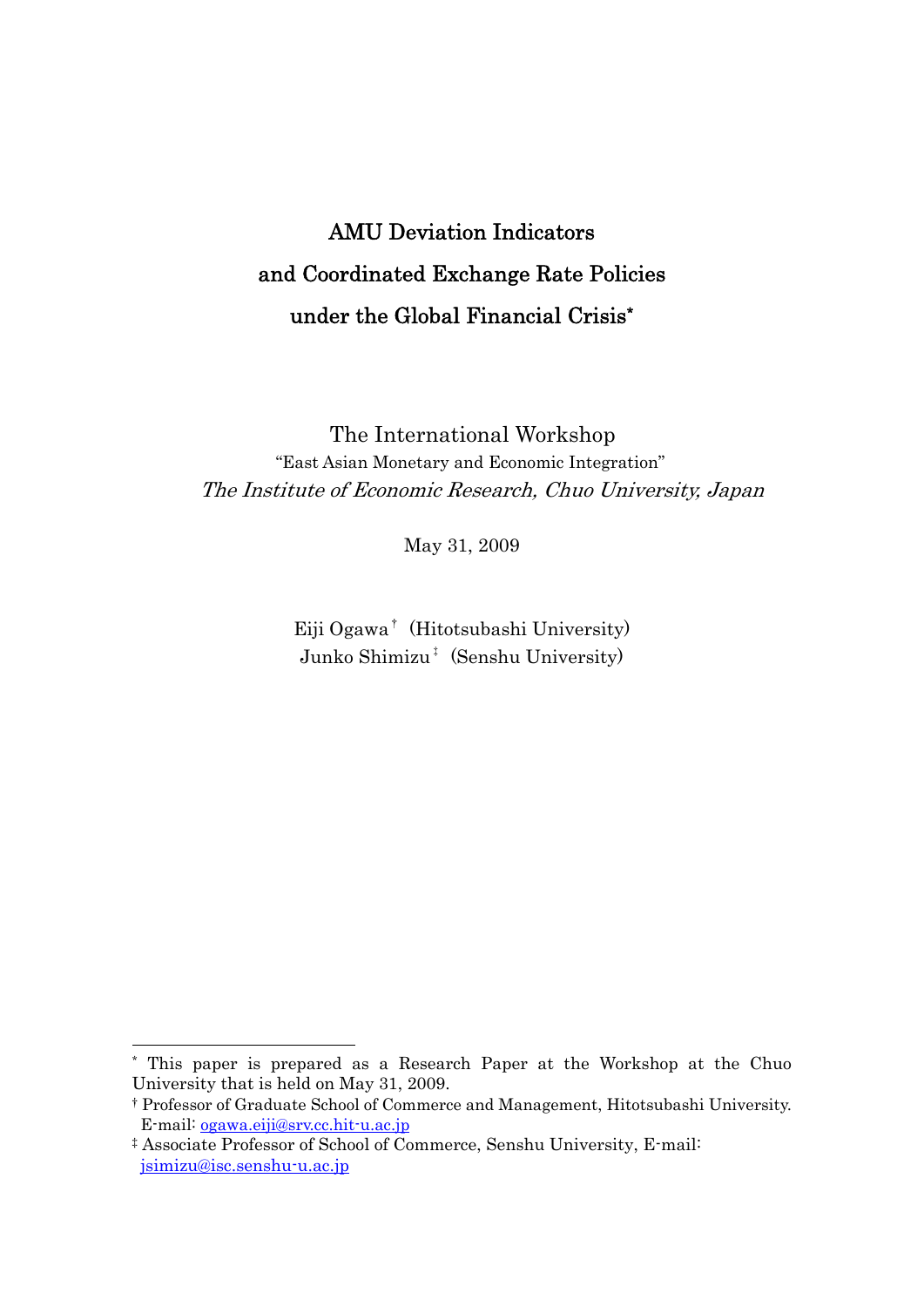### 1. Introduction

The global financial crisis which started in the United States in summer of 2007 has given great impacts on Asian economies. It also is raising the possibility that production networks, which have been growing within Asia, will undergo large-scale restructuring in the future. Large currency fluctuations, not only against the US dollar but also against other neighboring country currencies within the region, are undesirable for Asian countries. The transition to a system that stabilizes intra-regional exchange rates within Asia while allowing those values to fluctuate against the US dollar and the euro is essential for determining the economic impact of exchange rate fluctuations on intra-regional trade in Asia that had been expanding in the recent years.

In this paper, we investigate movements of nominal exchange rates, nominal effective exchange rates (hereafter, NEER) of East Asian countries, and the Asian Monetary Unit (AMU) in the global financial crisis time. Especially we anlyze differences of the above three kinds of exchange rate data in the global financial crisis time to figure out factors which affect stability of NEER for each of East Asian currencies in the global financial crisis time.

In addition, we investigate relationships among NEER and AMU and AMU Deviation Indicators for each of East Asian countries, which were studied by Ogawa and Shimizu (2005). The AMU is a weighted average of East Asian currencies while the AMU Deviation Indicators show how much each of the East Asian currencies deviates from a benchmark rate in terms of the AMU. Both the AMU and the AMU Deviation Indicators are considered as measurements for surveillance under the Chiang Mai Initiative and coordinated exchange rate policies among East Asian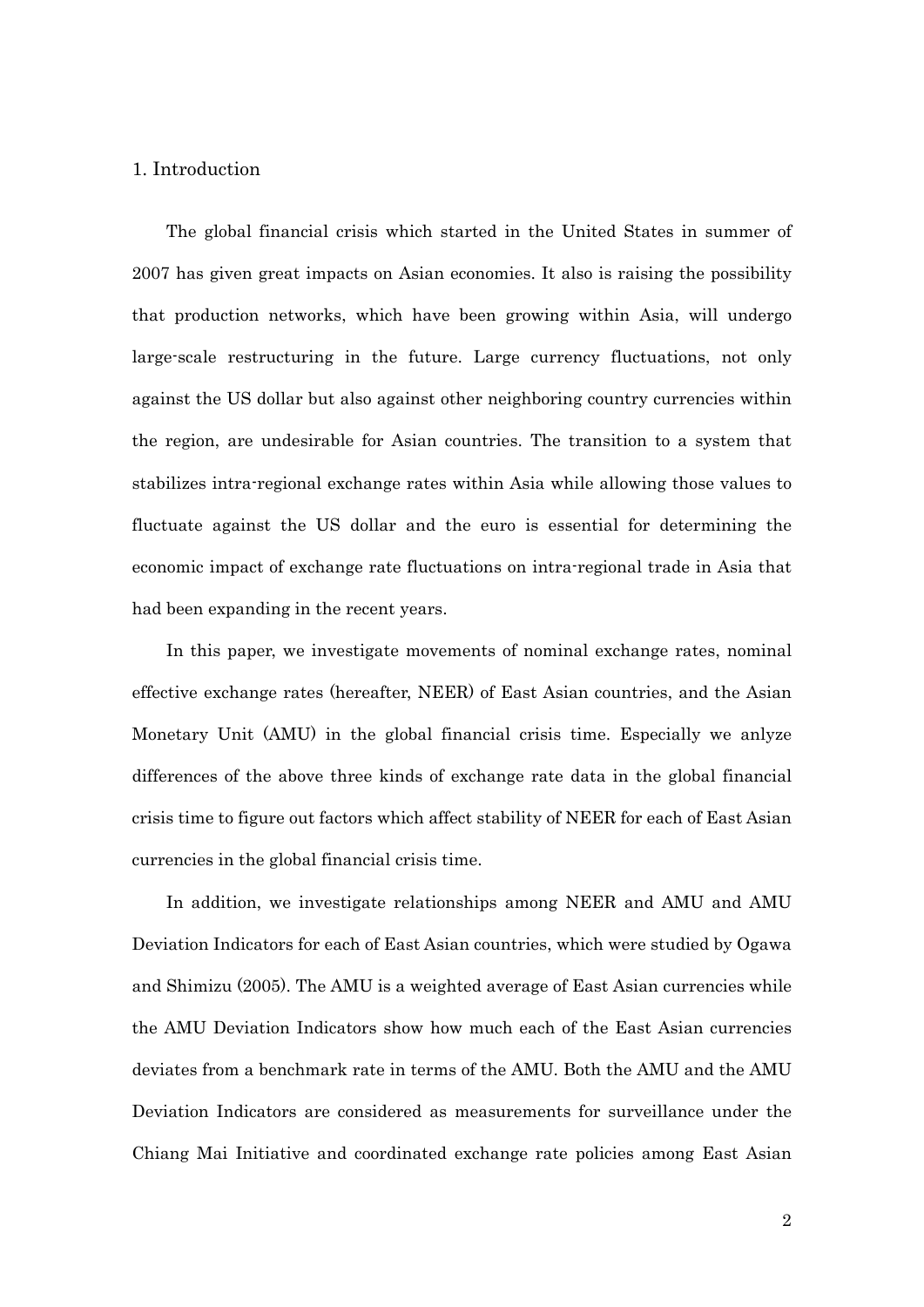countries. If movements of the AMU Deviation Indicators for each of East Asian currencies are strongly related to its NEER, monitoring the indicators and keeping them within a certain band is considered to be an effective exchange rate policy in the region. Ogawa and Shimizu (2006) have already investigated relationship among the NEER and the AMU and the AMU Deviation Indicators. In this paper, we extend the sample period into one which include the global financial crisis perod to conduct the same analysis for possible changes in the relationship among the NEER and the AMU and the AMU Deviation Indicators.

The rest of the paper is organized as follows. Section 2 overviews the previous researches of desirable currency regime in East Asian countries. Section 3 investigates Asian currencies movements under the global financial crisis. Section 4 focuses on volatilities of the NEER for each of East Asian currencies to compare relationships between their weights of effective exchange rate on East Asian countries and their currency regimes. Section 5 investigates relationship between NEER, and AMU and AMU deviation indicators for each of East Asian currencies. Section 6 discusses how to use the AMU Deviation Indicators to promote regional exchange rate coordination. Section 7 summarizes our results and concludes.

### 2. What is a desirable currency regime in East Asia

Although the Asian currency crisis in 1997 gave us an important lesson that de facto dollar peg was dangerous for East Asian countries, the monetary authorities of East Asian countries tended to choose a de facto dollar peg system rather than a currency basket peg system. As McKinnon (2000) and Ogawa (2002, 2008) pointed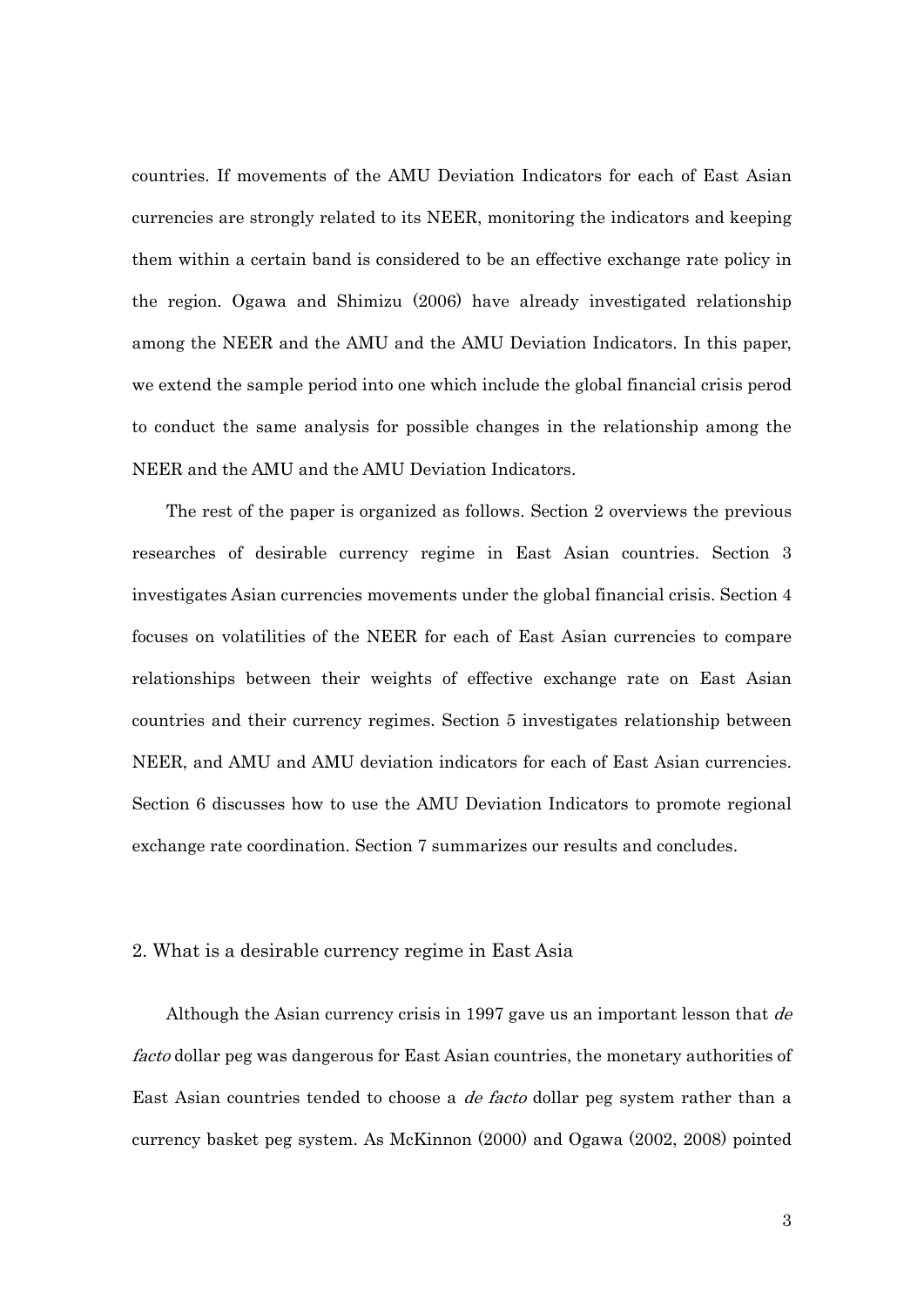out, linkages of East Asian countries to the US dollar have stayed at high level even after the Chinese currency regime reform in July 2005.1 Ogawa (2008) showed empirical results that the monetary authority of China continues to stabilize the Chinese yuan against the US dollar despite its announcements of adopting a managed floating exchange rate system with reference to a currency basket while some linkages of home currency with a currency basket are found in some of East Asian countries. Such a coordination failure in exchange rate policies among the authorities of East Asian countries might increase volatility and misalignments of intra-regional exchange rates among East Asian currencies.

With the growing dependency of intra-regional trade in East Asian countries, a currency system to reduce exchange rate risks in international trade and investments within the region would be indispensable. One idea is to create a common currency basket, on which the monetary authorities of East Asian countries will base to achieve a joint currency basket system. Ogawa and Shimizu (2005) proposed an Asian Monetary Unit (AMU) as a weighted average of thirteen East Asian currencies (ASEAN + China, Japan, and South Korea) and developed AMU Deviation Indicators for a surveillance process under the Chiang Mai Initiative. The AMU Deviation Indicators are used as a benchmark in order that the monetary authorities of the East Asian countries should make regional coordination in exchange rate policies so as not to deviate each of the East Asian currencies from the common currency basket or the AMU. In this way, the countries will be able to achieve stability of intra-regional exchange rates among the East Asian currencies with jointly floating against the outside currencies which include the US dollar and

1

<sup>&</sup>lt;sup>1</sup> Ogawa and Ito (2000) regarded these movements as a kind of coordination failure.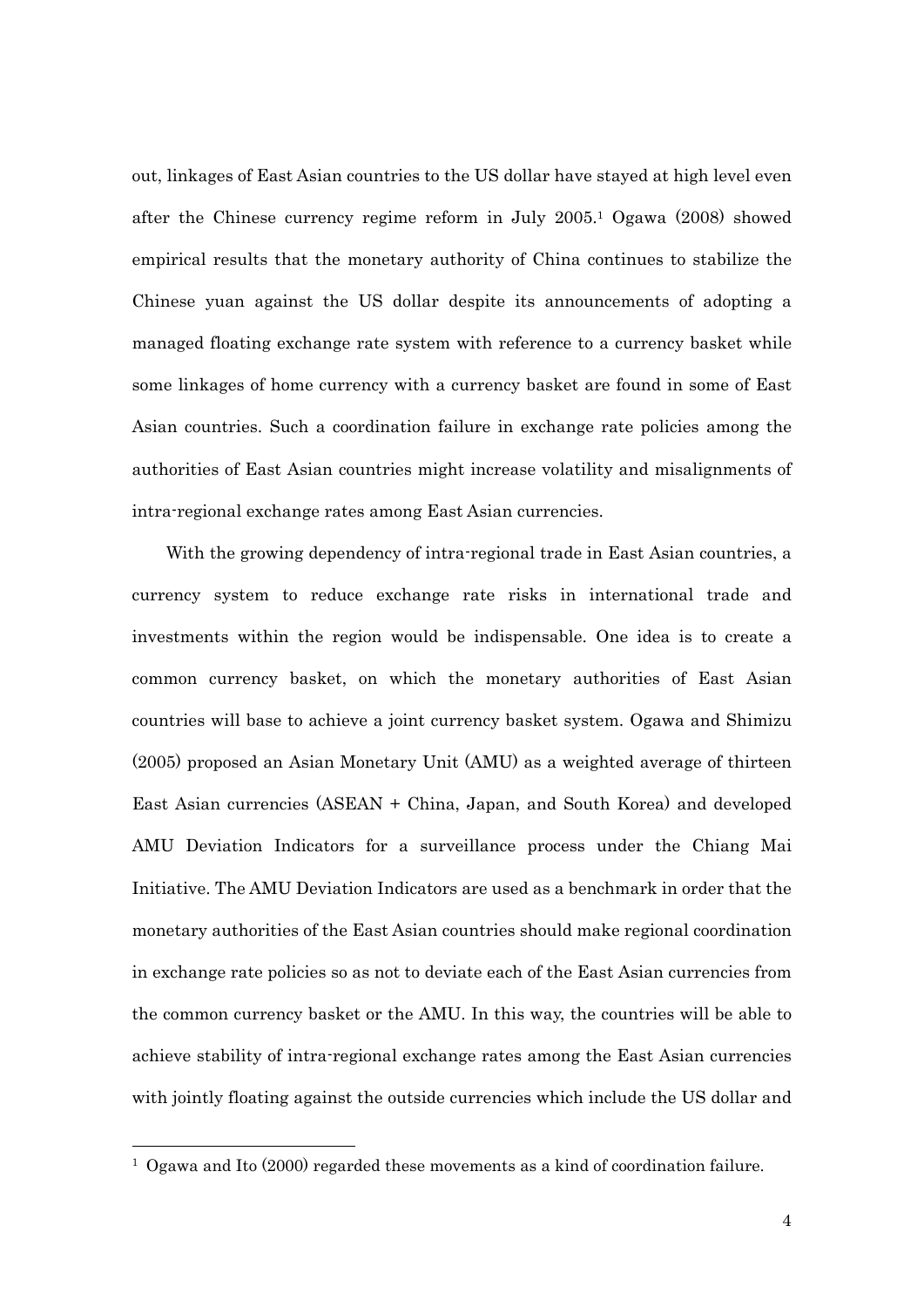the euro.

 $\overline{a}$ 

Some East Asian countries, such as Singapore, China and Malaysia (from July 2005) are cited as a country that actually adopts a currency system near the BBC rule.2 As an indicative proposal, Ogawa and Shimizu (2007) propose a step-by-step approach from individual currency basket system to a common currency basket system in East Asia. Ma and McCauley (2008) also discuss that intra-Asian exchange rate stability might build on similar national policies of managing currencies against their own respective baskets.

On the other hand, McKinnon (2005) proposes so-called the "East Asian dollar standard", that East Asian countries should coordinate their policies to keep their exchange rates stable against the US dollar. He explains that collective macroeconomic consequences of all East Asian governments' opting individually to peg to the US dollar. According to McKinnon's view, East Asian countries should coordinate their policies to keep their exchange rates stable against the US dollar. McKinnon and Schnabl (2009) also suggest that China should rigidly maintain the nominal peg of the Chinese yuan to the US dollar for reasons of monetary and financial stability.

In normal period, most of the Asian currencies are strongly correlated with the US dollar and, in other words, are stable vis-à-vis the US dollar. However, these currencies comparatively fluctuated vis-à-vis the euro and the Japanese yen. Accordingly, their effective exchange rates are not stable. As Bank of Thailand clearly explains on their website, they aim to ensure the value of the Thai baht

<sup>2</sup> The BBC rule, where BBC stands for basket, band, and crawl, proposed by Williamson (2000) is pegging a currency to central rate of a currency basket (basket) within a certain pre-determined band from a central rate (band) and adjusting its central rate in order to neutralize inflation differential (crawling).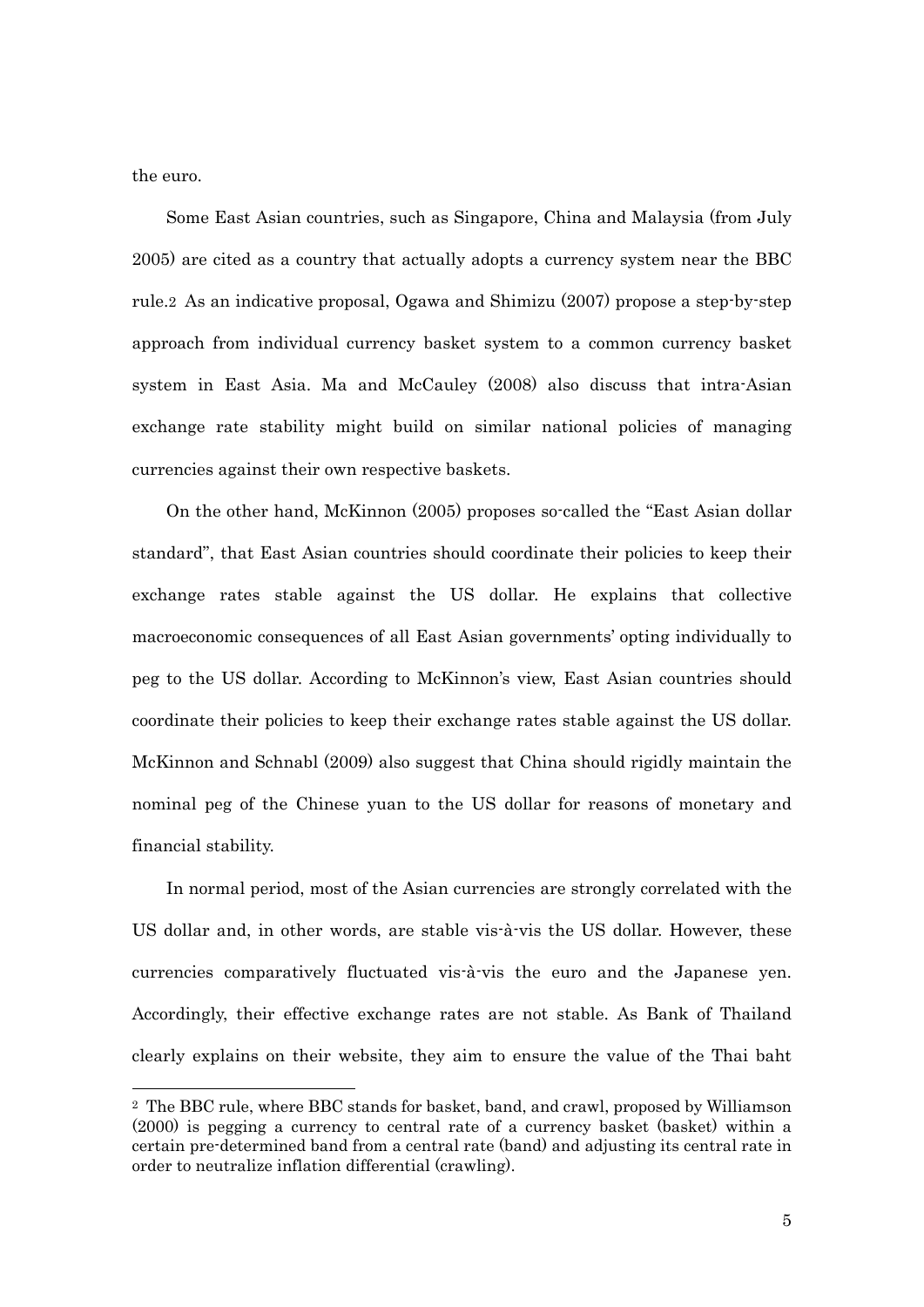under the condition of "maintaining national competitiveness, as measured through not just the US Dollar but the nominal effective exchange rate, which includes currencies of important trading partners for Thai economy".

After the Lehman shock in September 15, 2008, a number of Asian currencies depreciated sharply vis-à-vis the US dollar, with the Japanese yen and the Chinese yuan being a notable exception. The monetary authorities of East Asian countries have recognized that the stability against the US dollar is not enough for their economy any more. Now, all of the monetary authorities should reconsider which is more desirable for the region to stabilize their exchange rates against the US dollar or a currency basket. Moreover, they should consider that it is desirable for the East Asian economy to make a progress to coordinate their exchange rate policies.

### 3. Exchange rate movements under the global financial crisis

At first, we check the latest movements in Asian currencies vis-à-vis the US dollar. Figure 1 shows the Index of Asian currencies vis-à-vis the US dollar (January 2008=100) from January 2008 to March 2009. Since September 2008, Asian currencies have been depreciating sharply against the US dollar as a result of the sell-off of local currencies accompanying the capital outflows related with deleveraging by US and European financial institutions. The only exception has been the Japanese yen, which has appreciated substantially against the US dollar. The Chinese yuan has stayed relatively stable vis-à-vis the US dollar in this period due to their strong relationship with the US dollar. It is like *de facto* the dollar peg conducted by the monetary authority of China. The Singapore dollar and the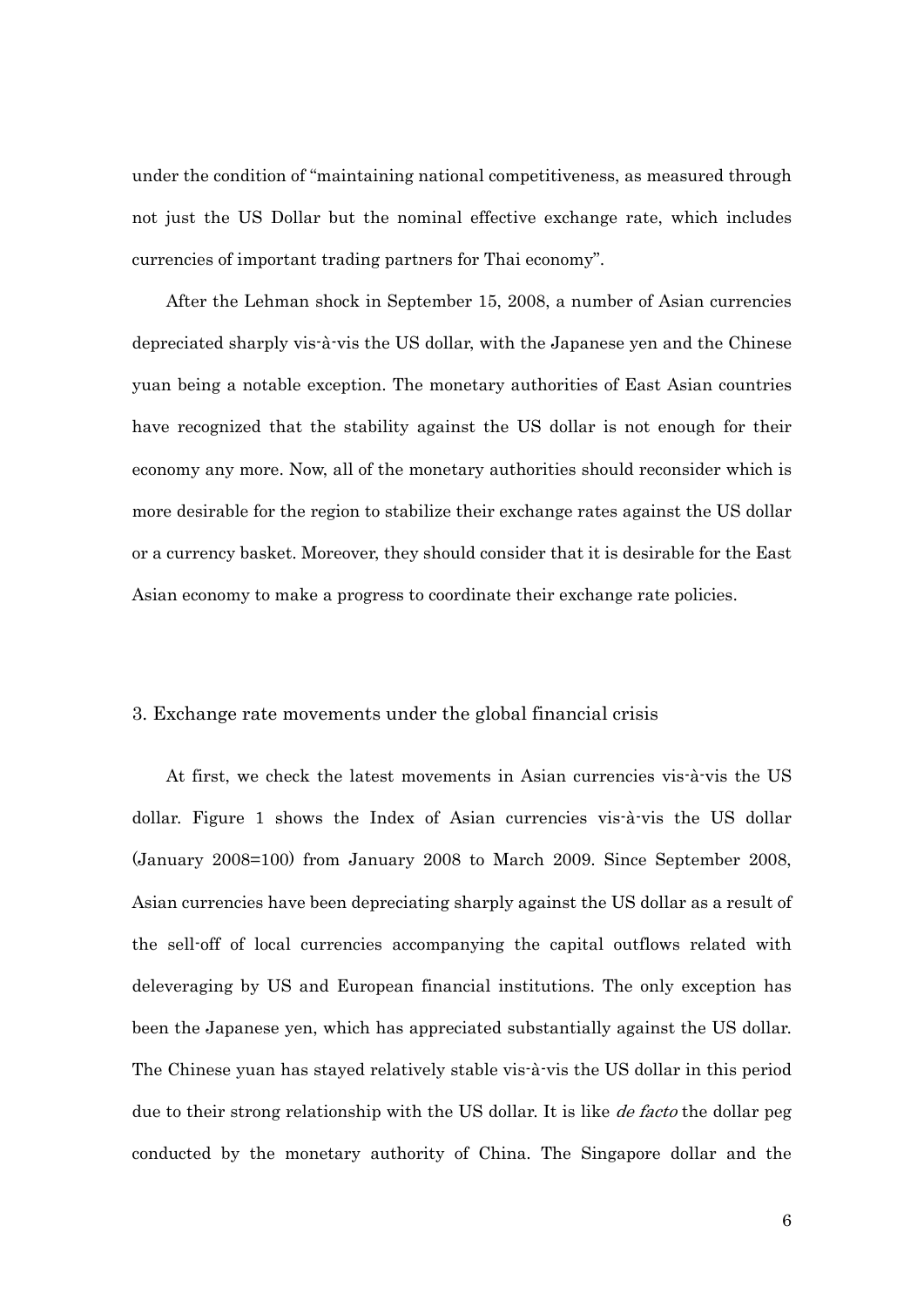Malaysia ringgit also have not depreciated largely against the US dollar due to their keeping a currency basket system. The South Korean won has had larger depreciation than any other Asian currency. Other Asian currencies, particularly the Thai baht, have also lost value due to the subprime crisis and fallout from Lehman Brothers' demise.

Next, we compare the volatilities of AMU, which is a weighted average of East Asian currencies, and each East Asian currency vis-à-vis the US dollar, the euro and the Japanese yen. We calculate the standard deviation of daily nominal exchange rates by year. All of the exchange rates are downloaded from Datastream while the AMU is available from the website of RIETI.3 Figure 2 shows the volatilities of nominal exchange rates vis-à-vis the US dollar. Basically there are large fluctuations in floating currencies (the Japanese yen, the South Korean won, the Indonesian rupiah) and comparatively small fluctuations in *de facto* US dollar-pegged currencies (the Chinese yuan) and basket-pegged currencies (the Singapore dollar). The AMU is the second stable relative to each of the East Asian currencies. Most of the East Asian currencies are more fluctuated against the US dollar than the AMU except for the Chinese yuan.

Figure 3 shows the volatilities of nominal exchange rates vis-à-vis the euro. As a whole, volatilities of Asian currencies vis-à-vis the euro are higher than those vis-à-vis the US dollar. The AMU is the second lowest while the Singapore dollar was the lowest. Fluctuation of the Malaysian ringgit also is relatively lower compared with other East Asian currencies. Figure 4 shows the volatilities of nominal exchange rates vis-à-vis the Japanese yen. In this case, the AMU is the

 $\overline{a}$ 

<sup>&</sup>lt;sup>3</sup> Daily data of the AMU and the AMU deviation indicators are freely available at the website of RIETI (http://www.rieti.go.jp/).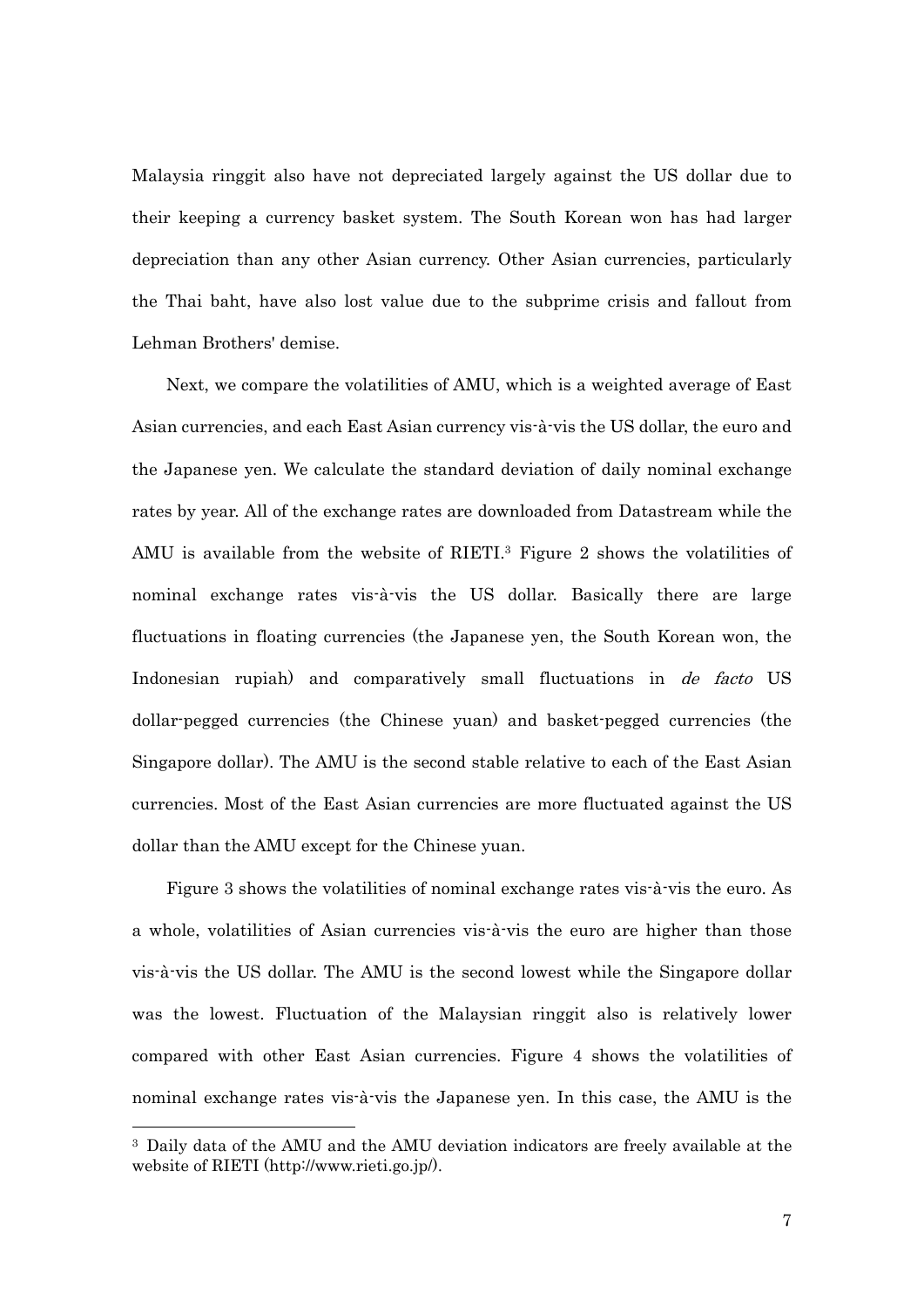lowest relative with the East Asian currencies while The Chinese yuan is the second lowest.

As a whole, we can summarize the above results as follows. Volatilities of exchange rates of East Asian currencies vis-à-vis the three major currencies increased sharply in 2008. However, there are comparatively smaller fluctuations in currency basket-targeted currencies (the Singapore dollar and the Malaysian ringgit) especially vis-à-vis the euro and the Japanese yen. On one hand, the volatilities of AMU were lower than most of the East Asian currencies.

### 4. NEER of East Asian currencies

In this section, we investigate movements in NEER of the East Asian currencies. The monthly data of NEER are downloaded from BIS (2005=100). Figure 5 shows the movements in NEER of the East Asian currencies from January 2000 to March 2009. Figure 5 tells us that NEER of the Chinese yuan has fluctuated even before the Chinese currency regime reform in July 2005. Since middle of 2007, NEERs have started to fluctuate more widely for most of the East Asian countries'. Since September 2008, NEER of the Japanese yen and the Chinese yuan have appreciated sharply while NEER of the South Korean won has depreciated dramatically.

Why NEER of some East Asian currencies are fluctuating so volatile in the period of the global financial crisis? In order to answer this question, we have better check weights on trade-counter countries in their effective exchange rates at first. Figure 6 shows weights of effective exchange rate for the East Asian currencies in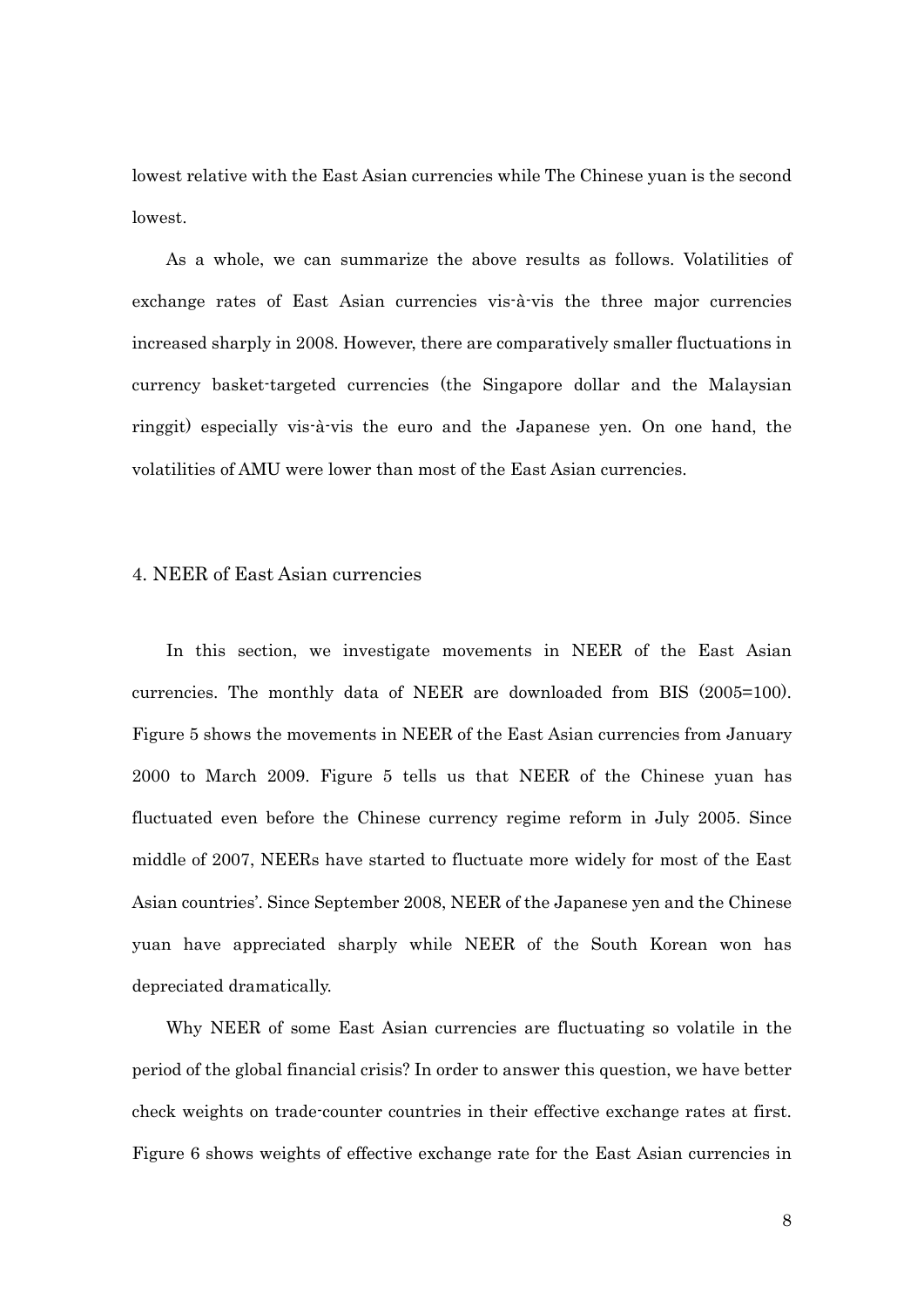2005-2007 according to the BIS statistics.4 As Ma and McCauley (2008) pointed out, we find that patterns of the weights in effective exchange rates are similar among the East Asian currencies. Weights on the US dollar are between 12.1% in Indonesia and 21.0% in China. Weights on the euro are between 16.1% in Indonesia and 24.1% in China. Weights on the East Asian currencies (the Japanese yen + the Chinese yuan + the HK dollar + the South Korean won + ASEAN currencies + the Taiwanese dollar) are between 47.1% in Japan and 68.63% in Taiwan. Weight on the East Asian currencies is the smallest in China (40.7%) among them because a weight on its home currency is not included. The weight on the US dollar is not the highest for all of the East Asian currencies. The weight on the euro is the highest for the Chinese yuan. The weight on the Chinese yuan (+the HK dollar) is the highest for the Japanese yen, the South Korea won and the Taiwanese dollar. The weight on the Japanese yen is the highest in the Thai baht, the Philippine peso, and the Hong Kong dollar. The weight on the ASEAN currencies is the highest for the Singapore dollar, the Malaysian ringgit, and the Indonesian rupiah. These results indicate that the weights of the East Asian currencies are high for the East Asian currencies. It means that their effective exchange rate might be stable for the East Asian currencies if their intra-regional bilateral exchange rates are stable each other.

We investigate relationships between the weights on East Asian currencies in their effective exchange rates and volatilities of NEER for each of the East Asian currencies For the purpose, we plot a scatter diagram with the size of volatilities of NEER (monthly) in vertical axis and the effective exchange rate weights on East Asian currencies in horizontal axis. Volatility of NEER is calculated as a standard

1

<sup>4</sup> BIS revises the effective exchange rate weights every two years.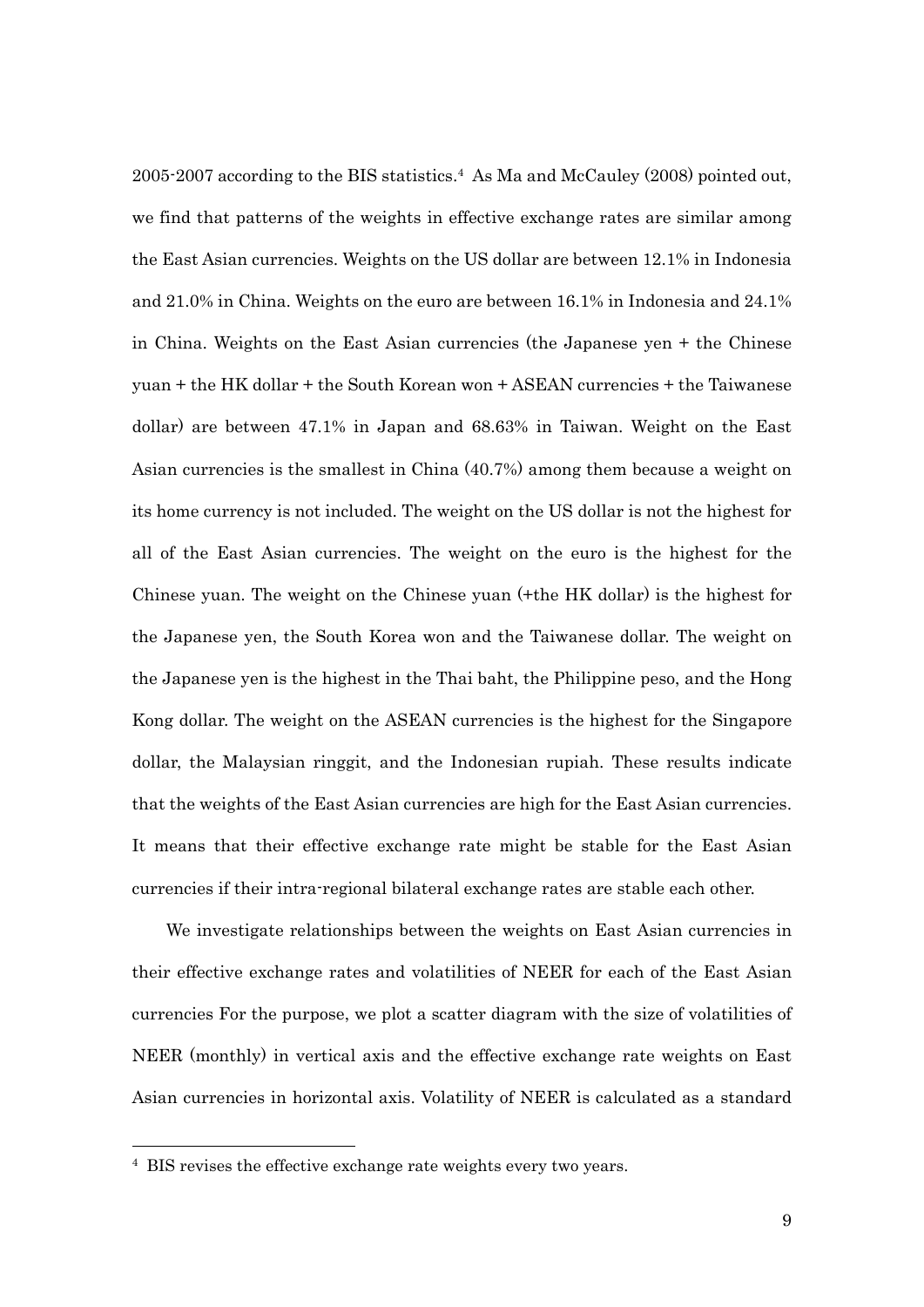deviation of monthly NEER data. We divide the sample period into two subsample periods which include a normal period from January 2000 to December 2006 and the global financial crisis period from January 2007 to March 2009.

Figure 7 shows the results. In the normal period, we can find no clear relationship between the weights on the East Asian currencies in the NEERs and the volatilities of NEERs. In the global financial crisis period, the volatilities of NEERs is smaller than 5 % when the weights on the East Asian currencies in NEERs are above around 60% except for the Indonesia rupiah. And the volatilities of NEERs are above around 7% when the weights on the East Asian currencies in NEERs are smaller than 55%. It implies that the weights on the East Asian currencies in NEER is higher, the volatilities of the NEERs becomes lower. In other words, NEERs of East Asian currencies with high weights on the US dollar and the euro were relatively volatile than those of the others.

Next, we investigate how the currency regime affects the volatilities of NEER. It is often said that the currency regimes varies among the East Asian countries. We compare the volatilities of NEER in the normal period with those in the global financial crisis period to investigate their relationships with the currency regimes. Table 1 shows current exchange rate policy in East Asian countries. Only the monetary authority of Hong Kong adopts the hard peg system, "currency board". Five Countries adopt a managed floating exchange rate system while three countries adopt a free floating exchange rate system. We use market information about the exchange rate movements to place their exchange rate systems in order. For example, the Taiwan dollar is almost pegged to the US dollar and the Chinese yuan is the next among countries with a managed floating exchange rate system.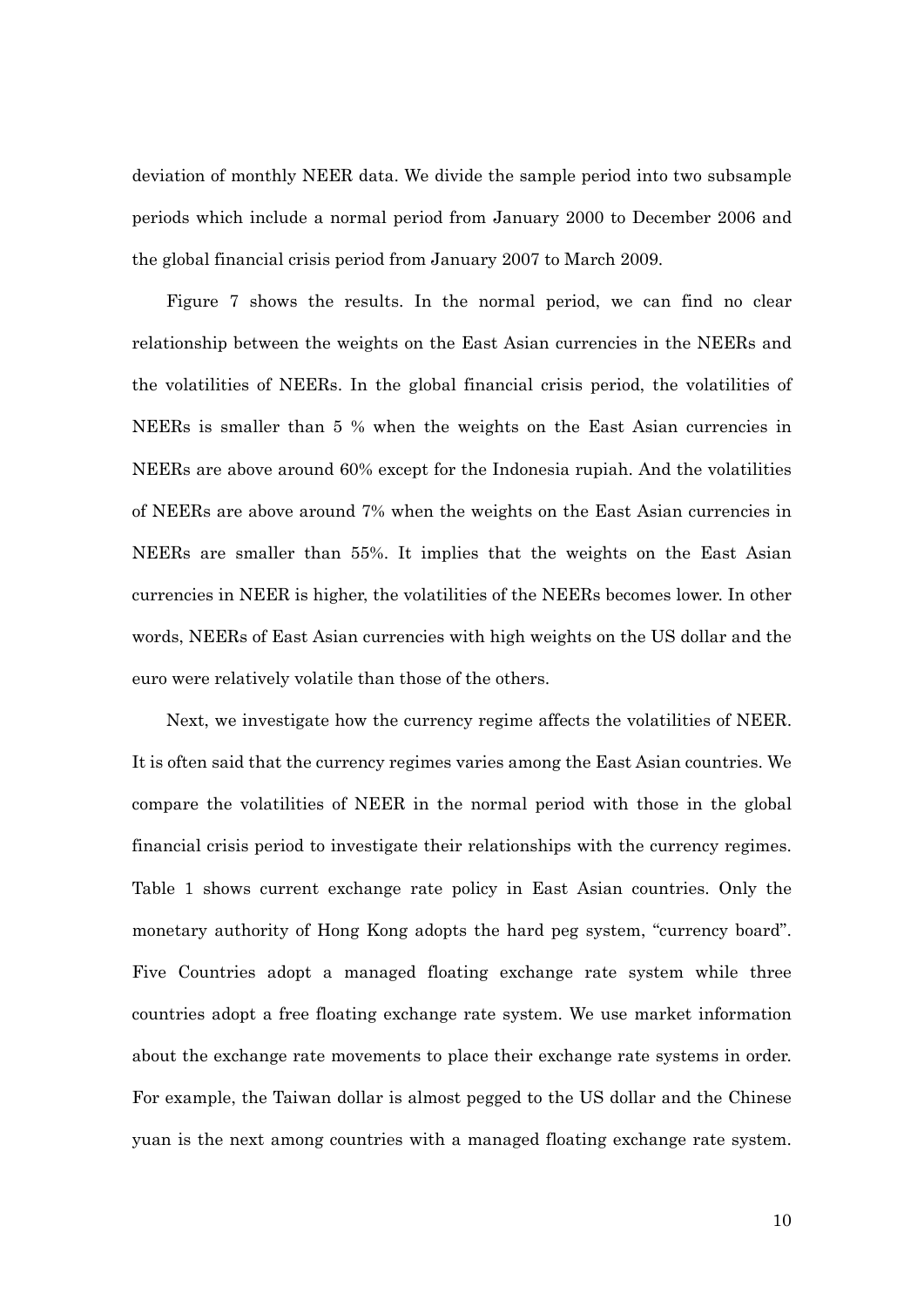Comparing with the volatilities of daily exchange rates vis-à-vis the US dollar (figure 2), we place the Malaysian ringgit, the Thailand baht and the South Korean won in order.

Figure 8 shows the scatter diagram which indicates the relationship between currency regime and the volatilities of NEER. The vertical axis indicates the size of volatilities of NEER (monthly) while the horizontal axis indicates the currency regime ordering from a hard peg (currency board), a managed floating (with reference to a currency basket) to a free floating exchange rate system. ,The exchange rate system reflects degree of fluctuation of their nominal exchange rates.

In the normal time (January 2000 to December 2006), volatility of NEER of the Singapore dollar was the lowest. Volatilities of NEER of the US dollar pegging countries, such as Hong Kong, China, and Taiwan, were higher than Singapore. Volatilities of NEER of the free floating countries were higher than the other countries. In the global financial crisis period (Jan 2007 to March 2009), volatilities of NEER of the Japanese yen, the South Korean won (free floating countries) and the Chinese yuan increased. Volatilities of NEER in the hard peg and nearly hard peg countries, such as Hong Kong and Taiwan, are kept stable. It is striking that volatilities of NEER of the Singapore dollar and the Malaysian ringgit do not change so much. It implies that the currency basket system could keep the NEER stable even in the global financial crisis period.

Combining the above results about volatilities of NEERs together, we found that NEER of the country, whose effective exchange rate's weights on the East Asian currencies are high (Taiwan and Hong Kong) and who executes a currency basket system (Singapore and Malaysia), are stable in the global financial crisis

11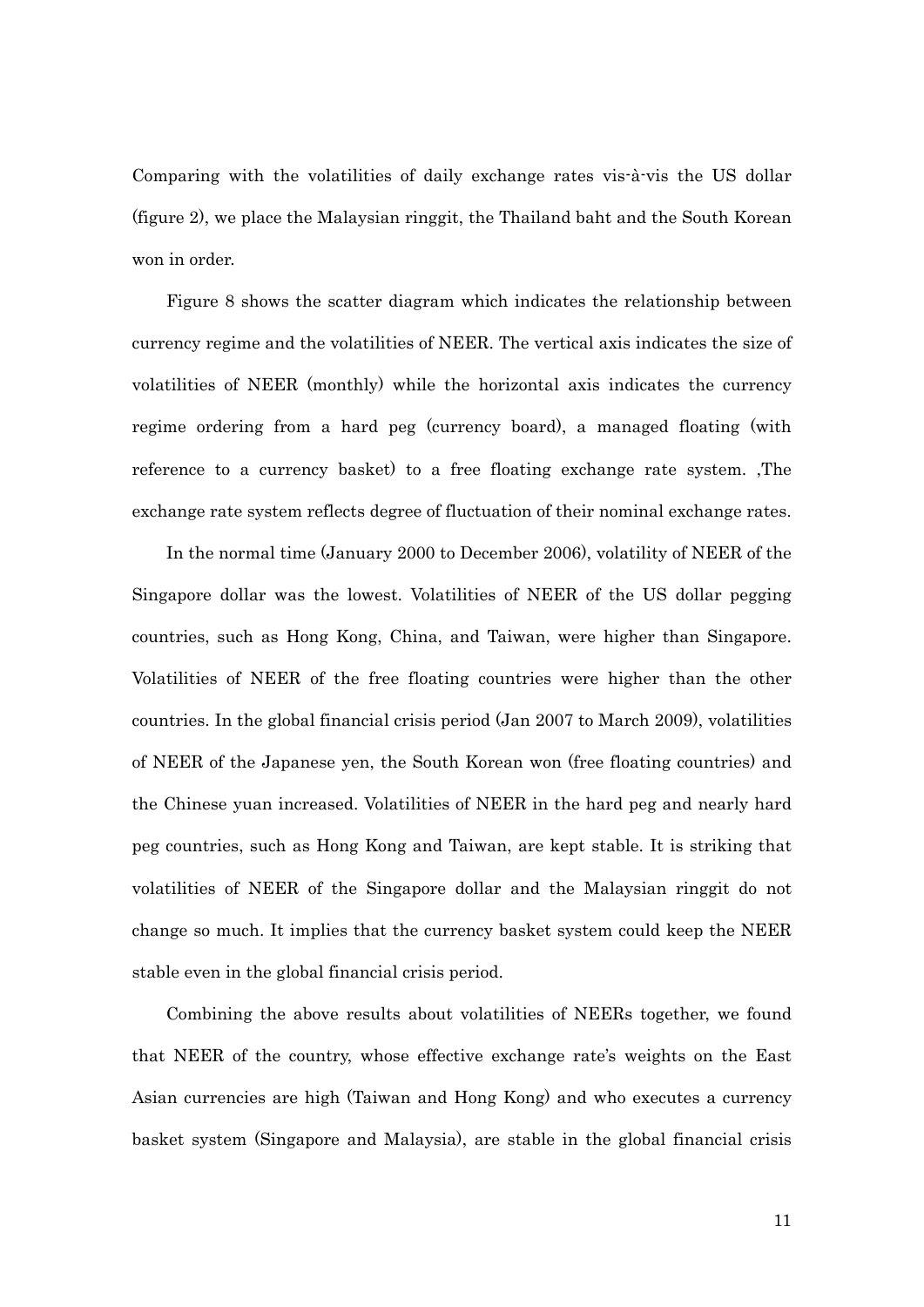period. The countries, whose effective exchange rate's weight on the US dollar and the euro are relatively high like Japan, China and South Korea, should adopt a currency basket type exchange rate policy in order to make their NEER stable.

# 5. The relationship between Effective Exchange rates, and the AMU and the AMU deviation indicators

Ogawa and Shimizu (2005) proposed to create an Asian Monetary Unit (AMU) as a weighted average of East Asian currencies and calculate AMU Deviation Indicators, which show how much each of the East Asian currencies deviates from a benchmark rate in terms of the AMU. Both the AMU and the AMU Deviation Indicators are considered to support coordinated exchange rate policies in East Asia. Ogawa and Shimizu (2006) investigate the relationship between NEER of AMU composite currencies and the AMU and the AMU Deviation Indicators. If the movements of the AMU Deviation Indicators are strongly related to their NEER, monitoring these indicators and keeping them within a certain band is considered to be an effective exchange rate policy in the region. Ogawa and Shimizu (2006) used data during the sample period from January 1999 to December 2004 to find strong relationships between the AMU Deviation Indicators and the effective exchange rates except for some currencies.<sup>5</sup>

In this paper, we extend the sample period to one including the global financial crisis period to conduct the same empirical analysis. We regress monthly percentage

-

<sup>5</sup> In Ogawa and Shimizu (2006), the coefficients on the AMU are significant and positive for the Japanese yen and the Chinese yuan. And the coefficients on the AMU Deviation Indicator are positive and significant for the eight East Asian currencies.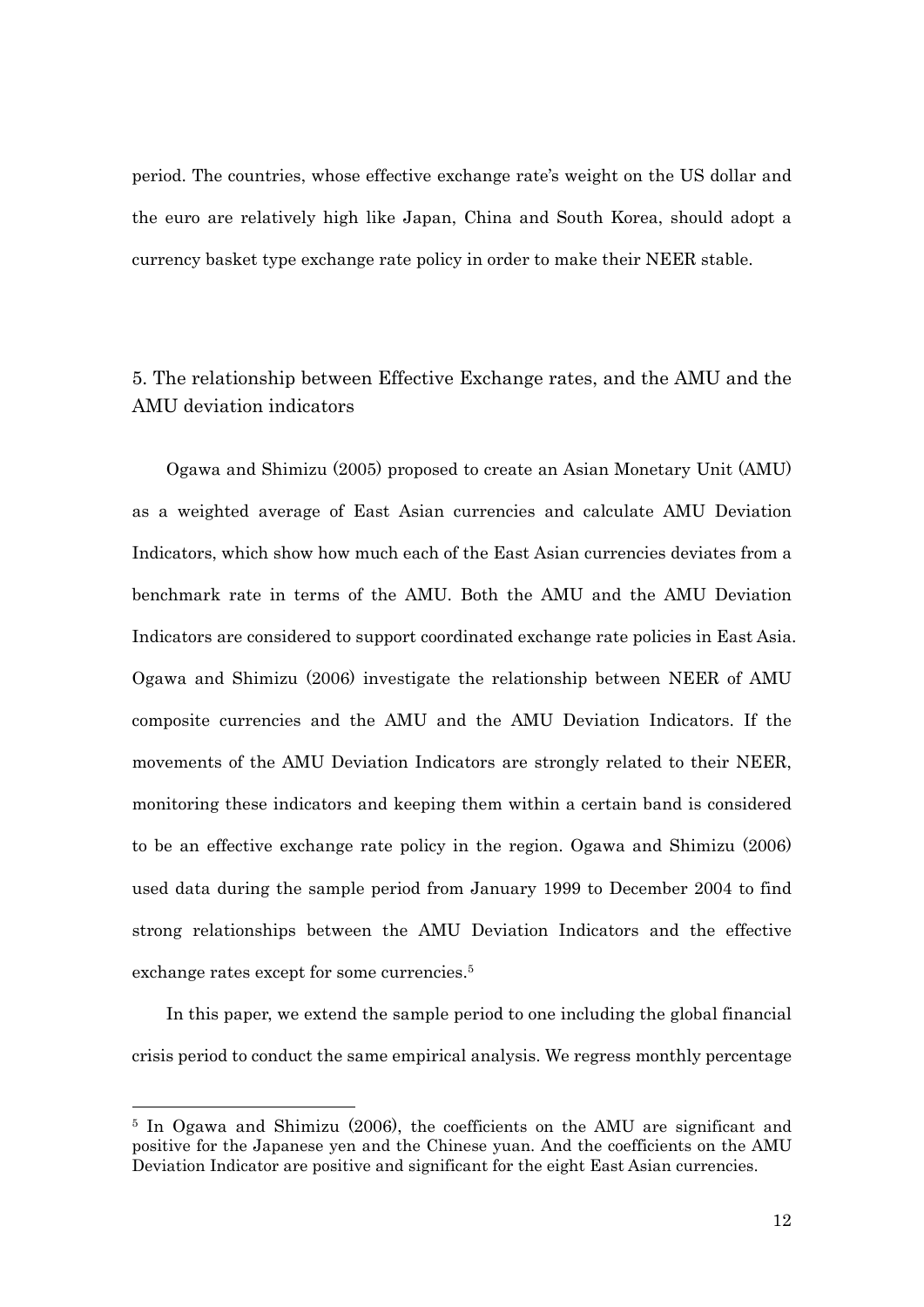change of NEER on monthly percentage change of the AMU and monthly difference of its AMU Deviation for each of the East Asian currencies to investigate how the movement of the AMU and each AMU Deviation Indicator explain movement in NEER for each of the East Asian currencies.<sup>6</sup> We estimate the following regression equation:

$$
\Delta(\log EER_i) = \alpha_0 + \alpha_0 \cdot \Delta(\log AMU) + \alpha_0 \cdot \Delta(AMUDI_i)
$$

We divide whole sample period (1/2000-3/2009) into two sub-sample periods as follows:

- Normal period: January 2000 to December 2006
- Global financial crisis period: January 2007 to March 2009

Table 2 shows the analytical results. Both the coefficient on the AMU and the AMU Deviation Indicators are significant and positive. The adjusted R-squared also are high in both sub-sample periods. Even in the global financial crisis period, the coefficients on the AMU and the AMU Deviation Indicators are significant and positive. In China, Indonesia, Japan and South Korea, the coefficients on the AMU Deviation Indicators are higher in the global financial crisis period than the normal period. These results imply that a coordinated exchange rate policy by monitoring the AMU and the AMU Deviation Indicators is effective to stabilize NEER of the East Asian currencies.

 $\overline{a}$ 

<sup>6</sup> We conduct this regression analysis not in level but in percent change because the data of nominal effective exchange rates, the AMU and the AMU Deviation Indicator are not stationary in level, but are stationary in percent of change (in 1st difference for the AMU Deviation Indicator). We transpose the data of AMU Deviation Indicators into first difference since they are quoted in the percent of change.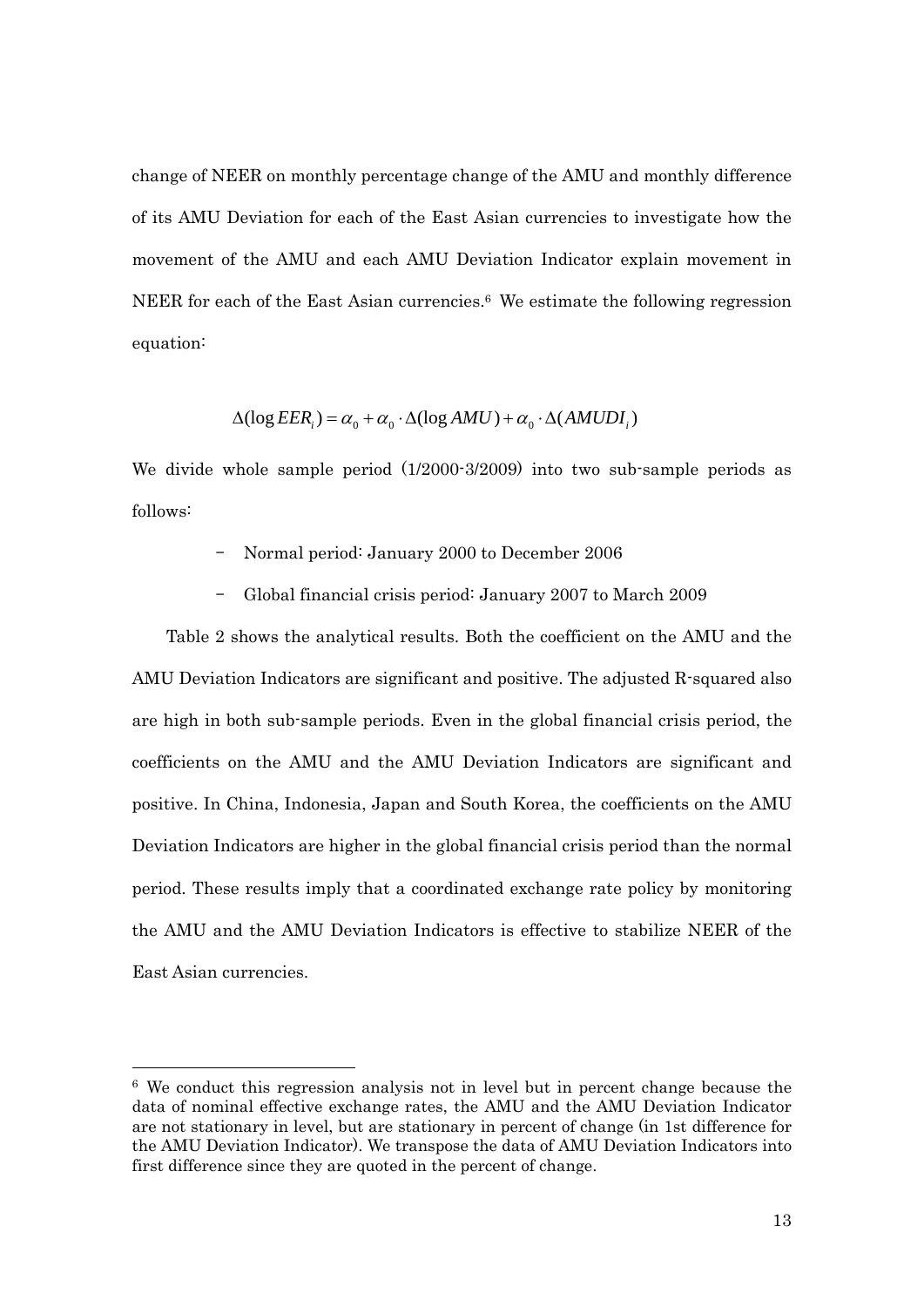6. Coordinated exchange rate policies with the AMU and the AMU Deviation Indicator

How will we promote coordinated exchange rate policies by using the AMU and the AMU deviation indicators? Ogawa and Shimizu (2007) propose a step-by-step approach toward a regional monetary coordination as follows:

1st step

- $\triangleright$  Policy dialogue about exchange rates and exchange rate policies
- $\triangleright$  Surveillance by using the AMU and the AMU Deviation Indicators at Economic Review and Policy Dialogue
- 2nd step
	- $\triangleright$  Managed floating exchange rate system with reference of an individual currency basket
	- $\triangleright$  Plus surveillance by using the AMU Deviation Indicators

We have recognized that policy dialogue concerning especially about coordinated exchange rate policies among East Asian countries should be needed in order to make regional policy coordination. Under the current circumstances, however, it is so difficult to start even the first step because the governments of East Asian countries have little policy consensus regarding the coordinated exchange rate policies. Do we really need any policy consensus? Some East Asian countries have already adopted an individual currency basket system as presented in the previous section. In addition, we found that the NEER of these currencies are stable even in the global financial crisis time. As Ma and McCauley (2008) pointed out that coordination is not a necessary condition to reduce intra-Asian currency volatilities,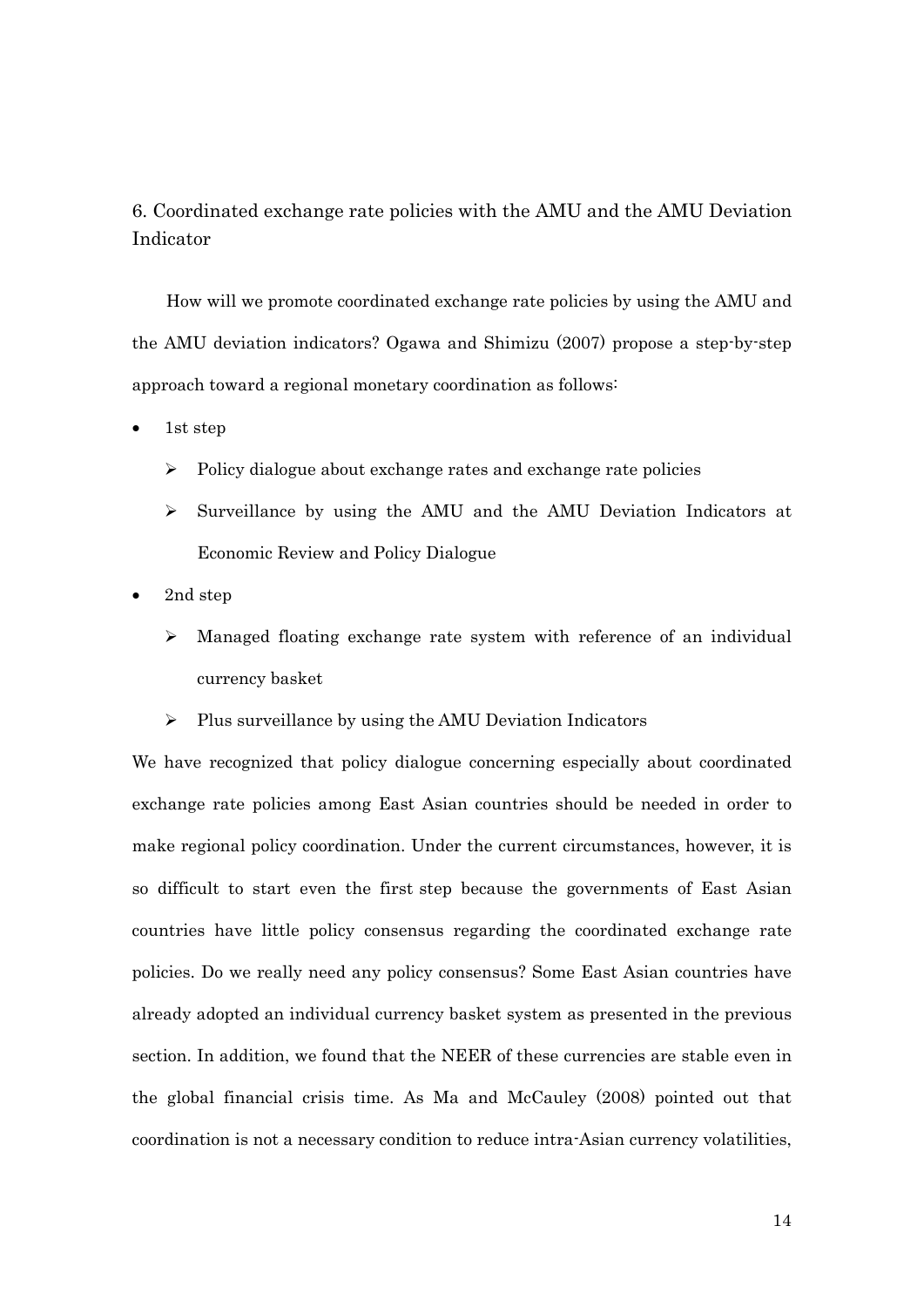the first and second steps might be executed now if each of the monetary authorities adopts the policy to keep its own effective exchange rate stable.

For example, we can show a coordinated exchange rate policy by using the AMU Deviation Indicator. Figure 9 shows the movement of the AMU Deviation Indicators from January 2000 to March 2009. If we decide a fluctuation band of the AMU Deviation Indicators +/-15%, which is the same as currency band of the Exchange Rate Mechanism (ERM) under the European Monetary System (EMS) after 1992 and the ERM II except for the Denmark crone, we found that all of the East Asian currencies except for the Philippine peso and the Lao kip were within the +/-15% band from 2000 to middle of 2005. It means that exchange rates of the East Asian currencies were naturally managed within the band without any coordinated exchange rate policies. However, since 2006 the AMU Deviation Indicator of the South Korean won has started to appreciate beyond the upper band of 15% while at the same time the AMU Deviation Indicator of Japanese yen has declined below zero. The AMU Deviation Indicators of the Thai baht and the Singapore dollar also followed the South Korean won.

What motivated those currencies to deviate from benchmark level? It is found that yen carry trades between the Japanese yen and those appreciating currencies destabilized the AMU Deviation Indicators (Ogawa and Yoshimi (2009)). These phenomena suggest that coordinated monetary policies also should be considered with coordinated exchange rate policies. Table 3 shows the latest policy interest rate and money market rate (3 month) in East Asian countries. There are still large differences between the lowest country (Japan) and the highest country (Indonesia). However, the differences of 3month rates are becoming narrow due to the latest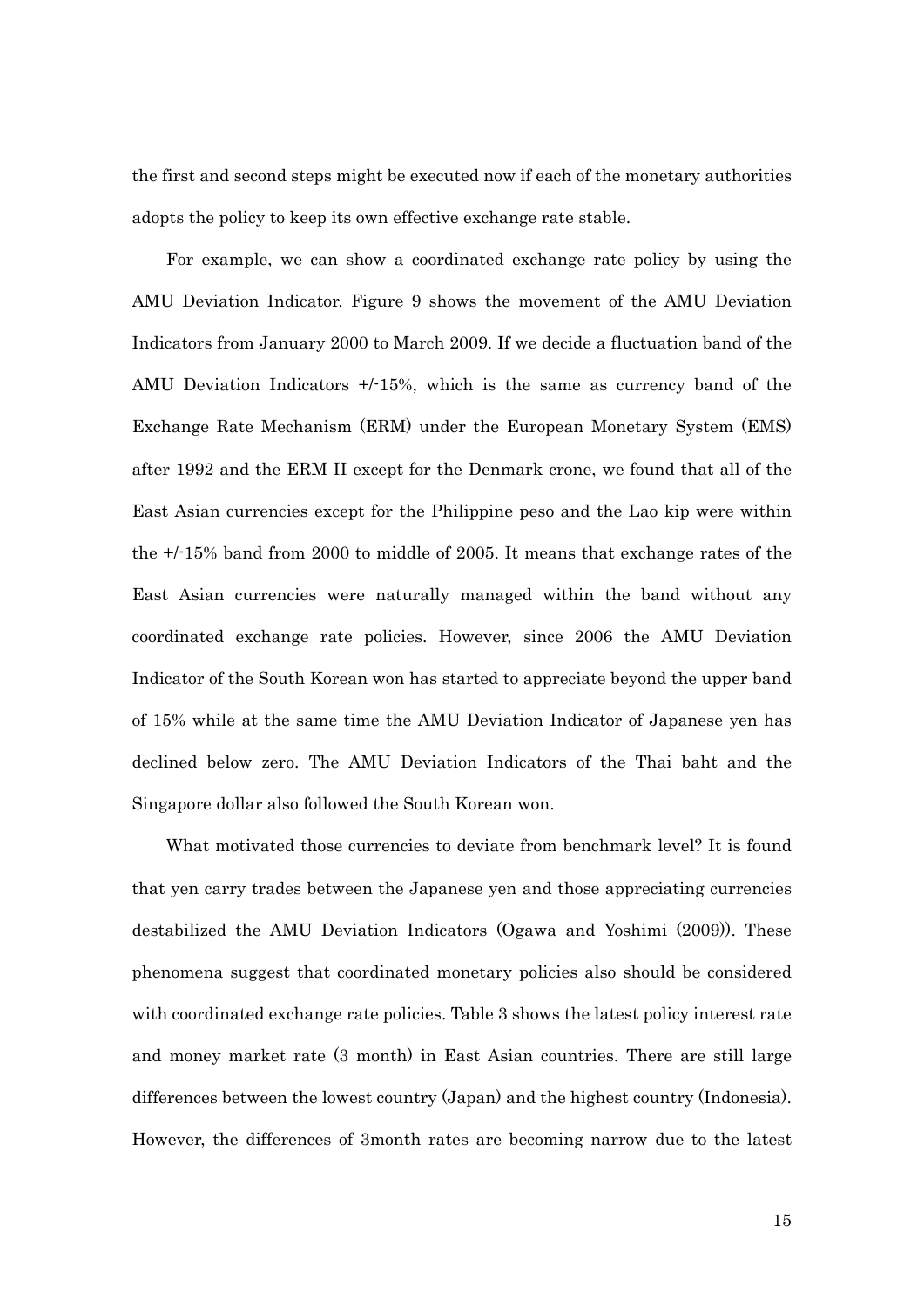global financial crisis. Accordingly, it is a good chance to discuss issues on coordinated monetary policies as well as the coordinated exchange rate policies.

### 7. Conclusion

In this paper, we investigate the movement of nominal exchange rates, NEER of East Asian currencies, and the AMU in the global financial crisis time. We found that the volatilities of exchange rates of the East Asian currencies vis-à-vis the three major currencies increased sharply in 2008. However, there are comparatively small fluctuations in basket-pegged currencies especially vis-à-vis the euro and the Japanese yen. Moreover, the volatilities of AMU were mostly lower than the East Asian currencies. Regarding the movement in NEER, we found that NEER of most of the East Asian currencies have started to fluctuate up and down since 2007. Since September 2008, NEER of the Japanese yen and the Chinese yuan have increased sharply while NEER of the South Korean won has depreciated dramatically. The relationship between NEER volatilities and weights on the East Asia currencies in effective exchange rate suggested us that the weights on the East Asian currencies is higher, the volatilities of NEER becomes lower. Also we found that a currency basket system could stabilize NEER even in the global financial crisis time.

The analysis on the relationship between NEER and the AMU and the AMU Deviation Indicator showed the strong relationships between NEER of East Asian currencies and the AMU and the AMU Deviation Indicators. Their relationships mostly do not change in the global financial crisis time. Accordingly, monitoring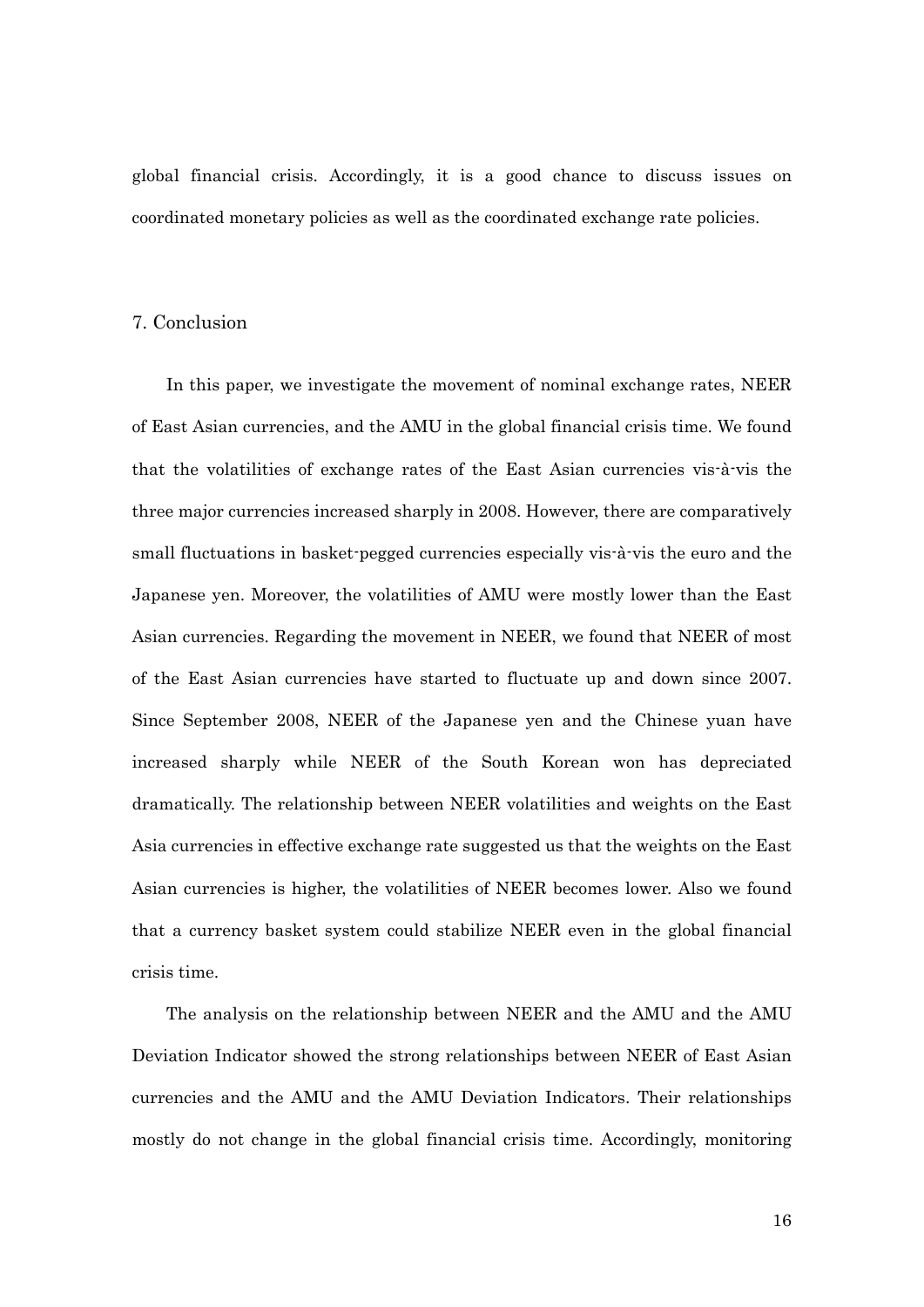both the AMU and the AMU DI is effective to stabilize NEER of East Asian currencies.

At the moment, individual basket system is desirable for Asian countries. Because weights in NEER are mostly similar among East Asian currencies, a similar policy of stabilizing home currency against their NEER can materialize the coordinated exchange rate policy without any strong consensus for a while. In the future, however, coordinated monetary policies also should be considered with the coordinated exchange rate policies.

Turmoil in the U.S. financial markets is still expected to have significant impacts on East Asian countries. Although the direct impact of the global financial crisis was relatively small in East Asia, they have begun experiencing significant subprime mortgage fallout with their domestic economies affected by declining exports to the United States, falling stock prices and so forth. Sudden changes in capital flows caused by the global financial crisis have a large effect on foreign exchange rates. Under these circumstances, it is necessary to keep a close eye on foreign exchange rate movements. And what must be kept in mind are currency measurements in terms of effective exchange rates, rather than focusing solely on their nominal exchange rate vis-à-vis the US dollar. In this respect, the AMU Deviation Indicators, which show intra-regional exchange rates among the East Asian currencies, play a very important role.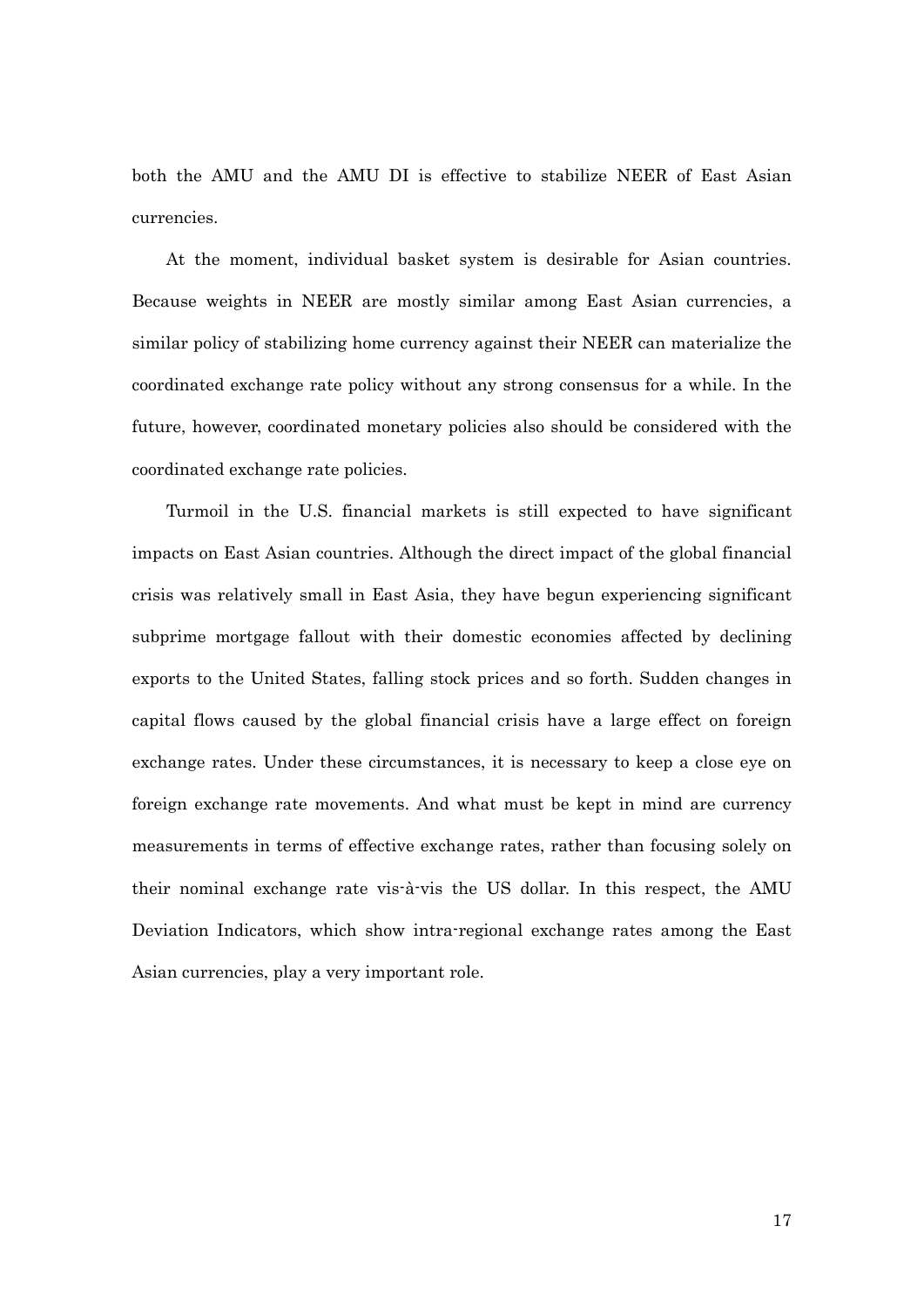### References

- Ma, G. and R. McCauley, 2009, "The evolving East Asian exchange rate system," for Keio/ADBI/FSA workshop on "Asian exchange rates and currency markets" on March 24, 2009.
- McKinnon, R. I., 2000, "After the crisis, the East Asian dollar standard resurrected: An interpretation of high-frequency exchange rate pegging," August.
- McKinnon, R. I., 2005, "Exchange Rates under the East Asian Dollar Standard: Living with conflicted virtue," MIT press.
- McKinnon, R. I. and G. Schnabel, 2009, "China's financial conundrum and global imbalances," BIS working papers No. 277.
- Ogawa, E., 2002, "Should East Asian countries return to a dollar peg again?" :in P. Drysdale and K. Ishigaki eds. East Asian Trade and Financial Integration: New Issues, Asia Pacific Press, pp.159-184.
- Ogawa, E. and T. Ito, 2000, "On the desirability of a regional basket currency arrangement," NBER, Working Paper, no. 8002.
- Ogawa, E. and J. Shimizu, 2005, "AMU deviation indicator for coordinated exchange rate policies in East Asia," RIETI Discussion Paper, no.05-E-017.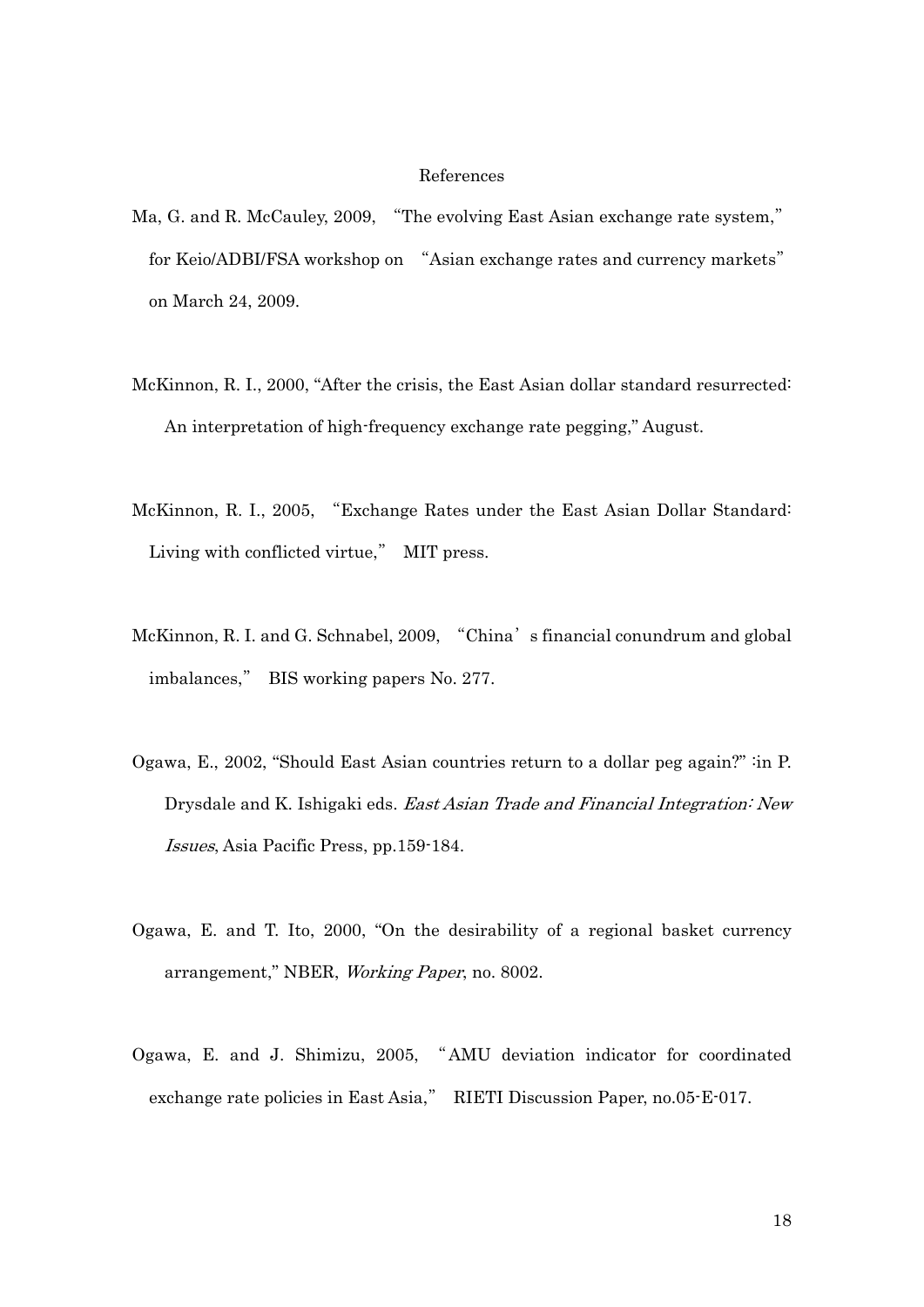- Ogawa, E. and J. Shimizu, 2006a, "Stabilization of effective exchange rates under common currency basket systems," Journal of the Japanese and International Economies, vol.20, No.4, p590-611.
- Ogawa, E. and J. Shimizu, 2006b, "AMU Deviation Indicators for Coordinated Exchange Rate Policies in East Asia and their Relationships with Effective Exchange Rates," World Economy, vol.29, Issue 12, p1691-1708.
- Ogawa, E. and J. Shimizu, 2007, "Progress toward a Common Currency Basket System in East Asia," RIETI Discussion Paper Series, 06-E-038.
- Ogawa, E. and T. Yoshimi, 2008, "Widening Deviation among East Asian Currencies," RIETI Discussion Paper Series 08-E -010.
- Ogawa, E. and T. Yoshimi (2009) "Analysis on  $\beta$  and  $\sigma$  Convergences of East Asian Currencies," RIETI Discussion Paper Series, forthcoming.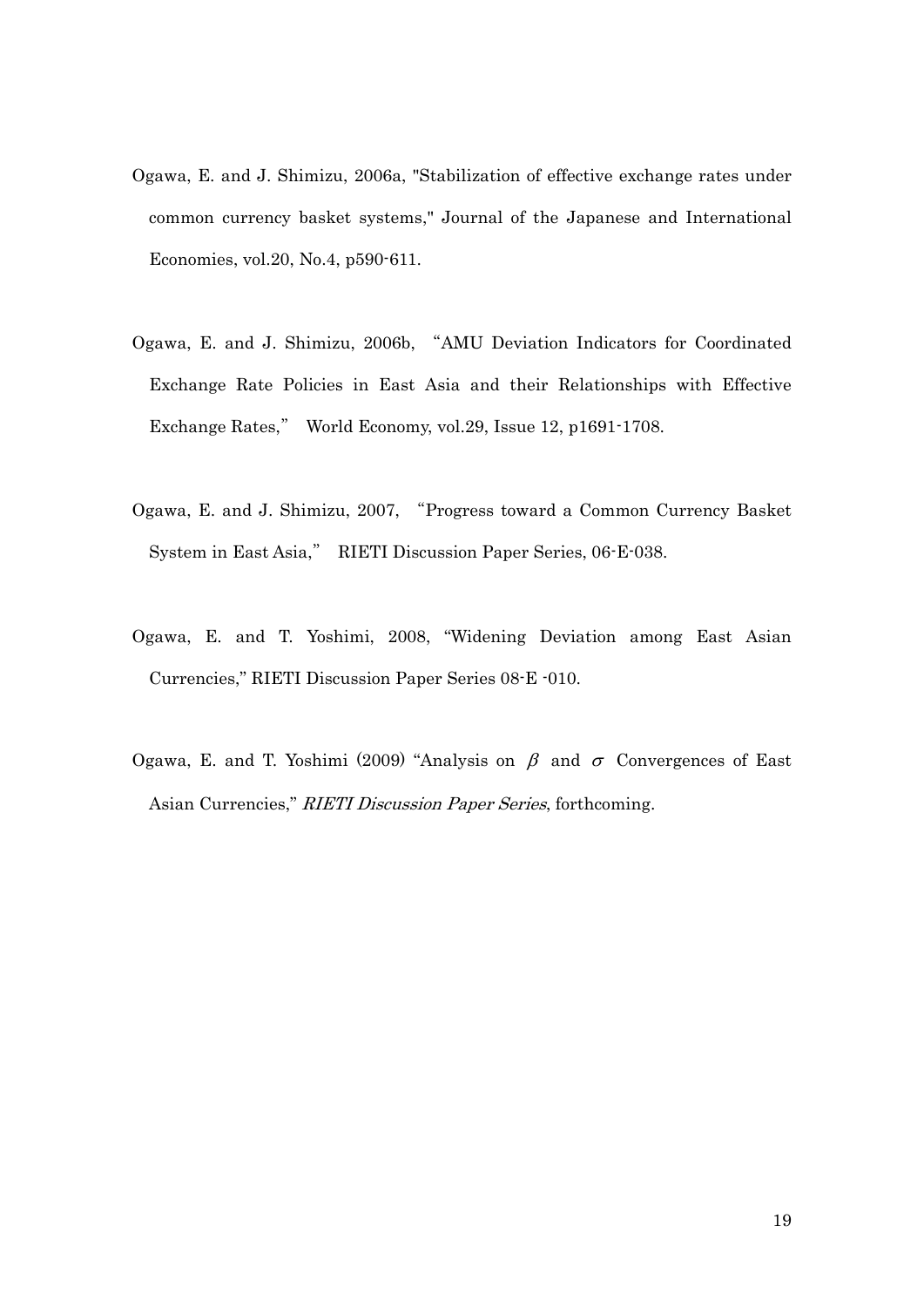

Figure 1. Changes in the Exchange Rates of Asian Currencies against the US dollar

Figure 2. Foreign Exchange Volatilities vis-à-vis the US dollar



(Author's calculation. All exchange rates are from Datastream)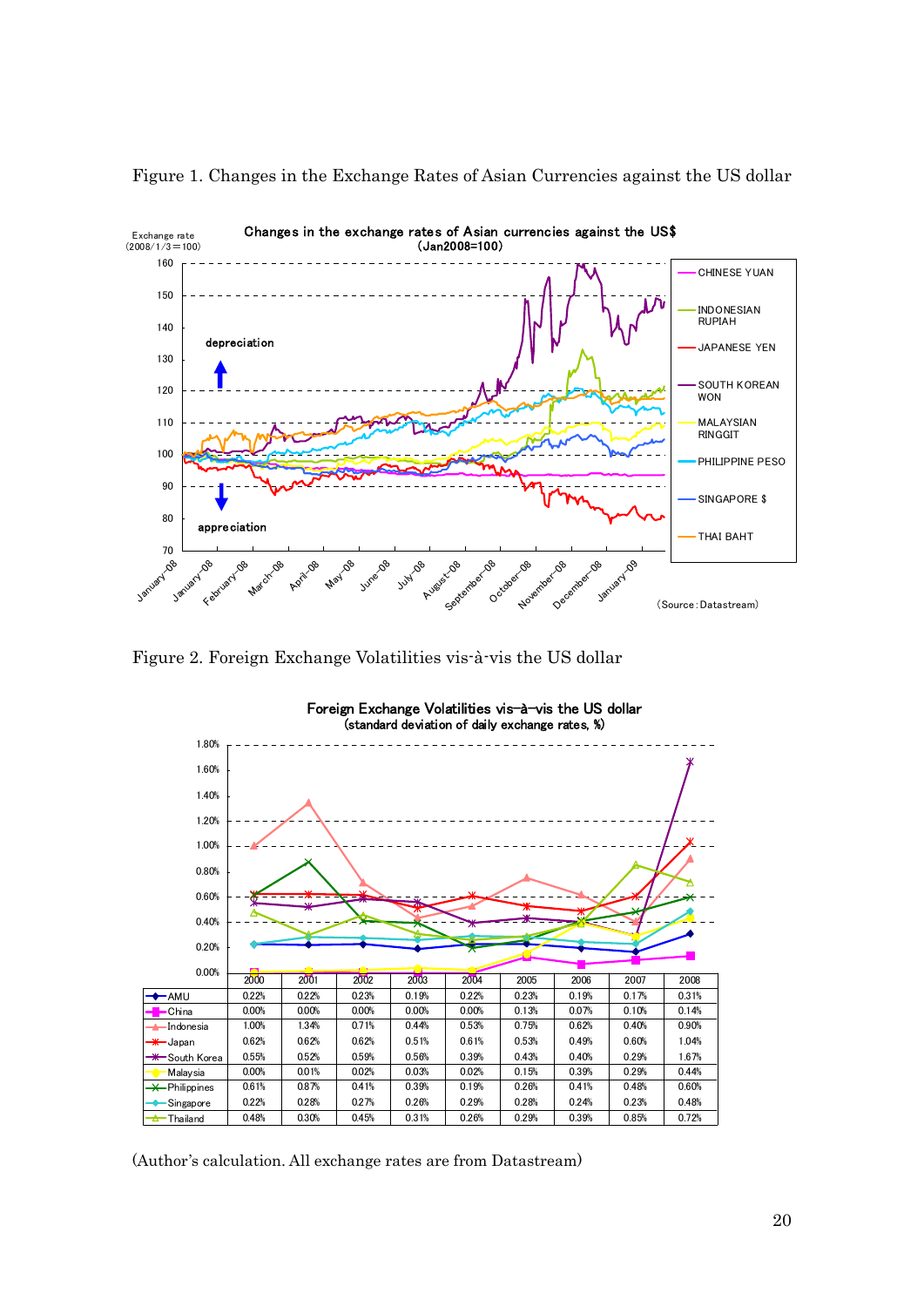

Figure 3. Foreign Exchange Volatilities vis-à-vis the euro

Figure 4. Foreign Exchange Volatilities vis-à-vis the Japanese yen



(Author's calculation. All exchange rates are from Datastream)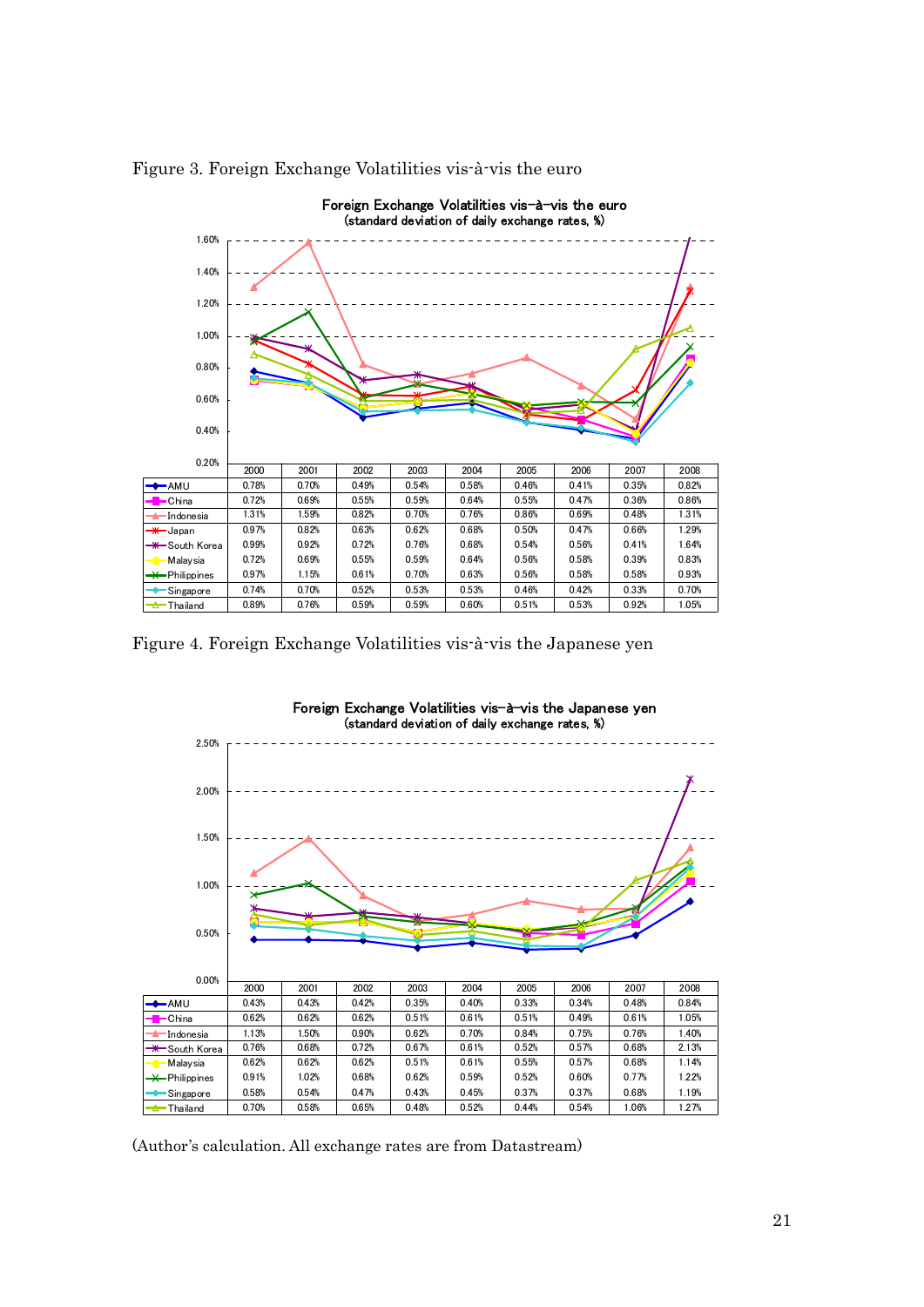

Figure 5. NEER of East Asian currencies

(Source: BIS)

Figure 6. BIS Effective Exchange Rate Weights (2005-2007)

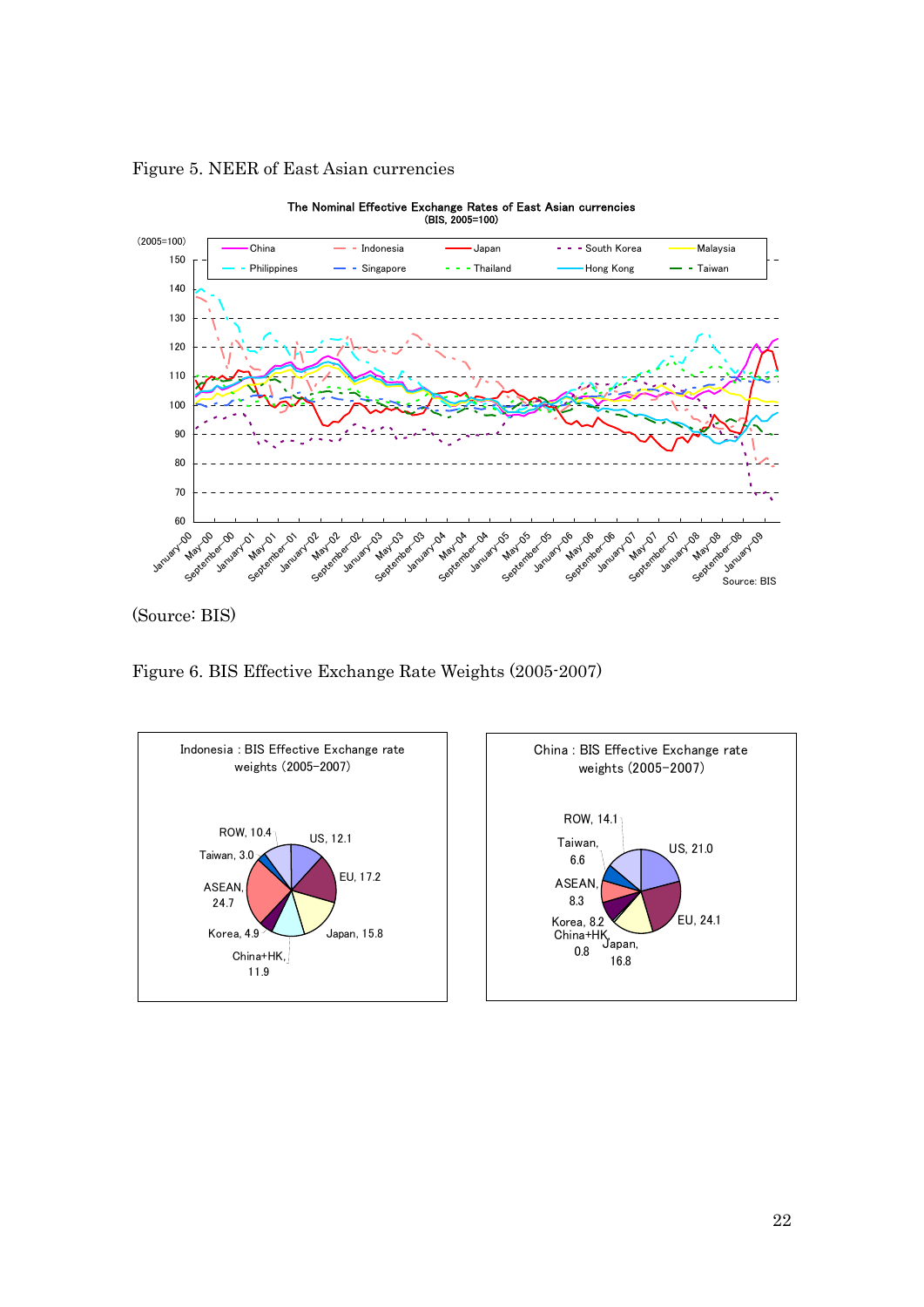### Figure 6 (continued)

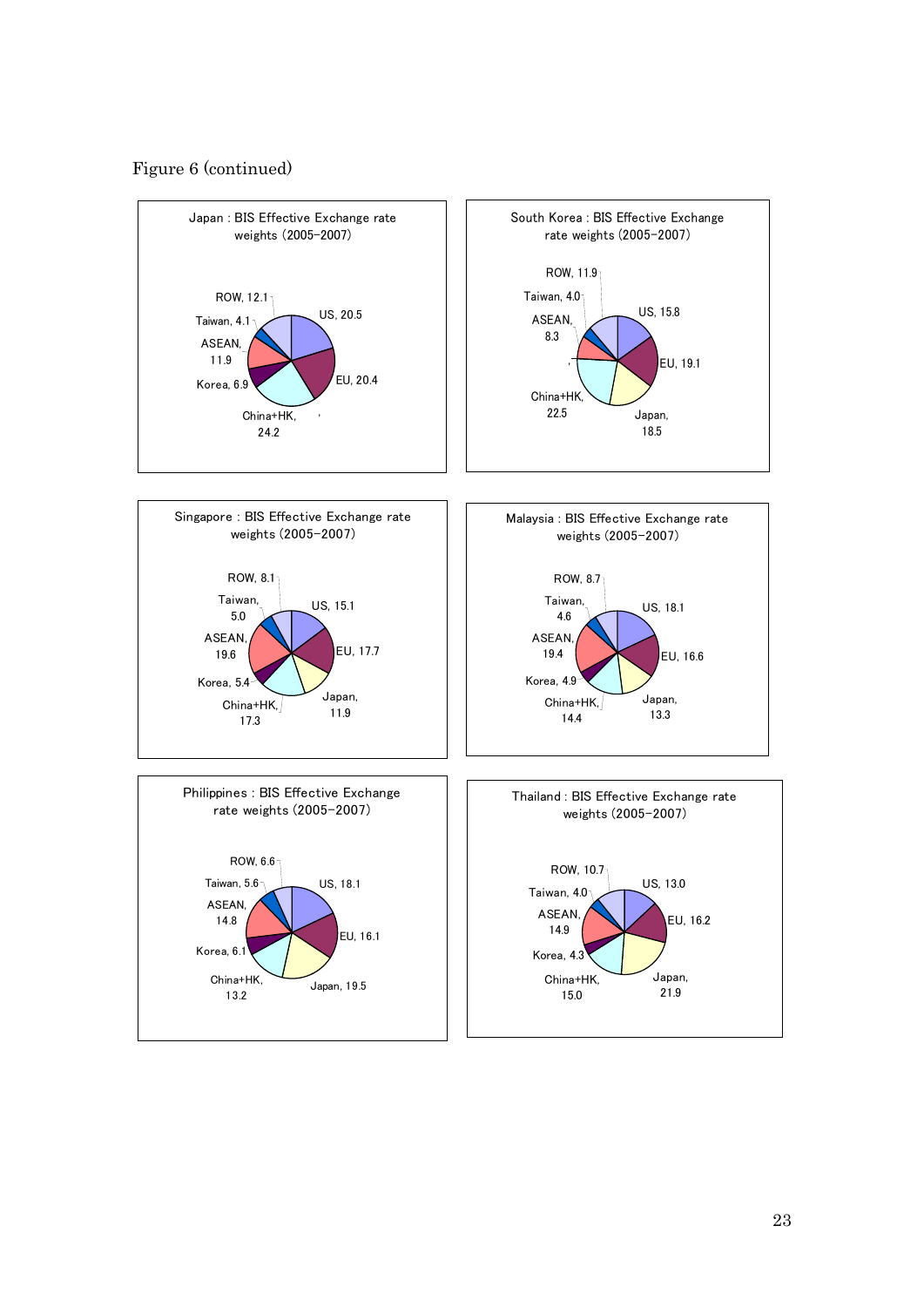



(Source: BIS)

Figure 7. NEER Volatilities and NEER weights on Asia





(Author's calculation)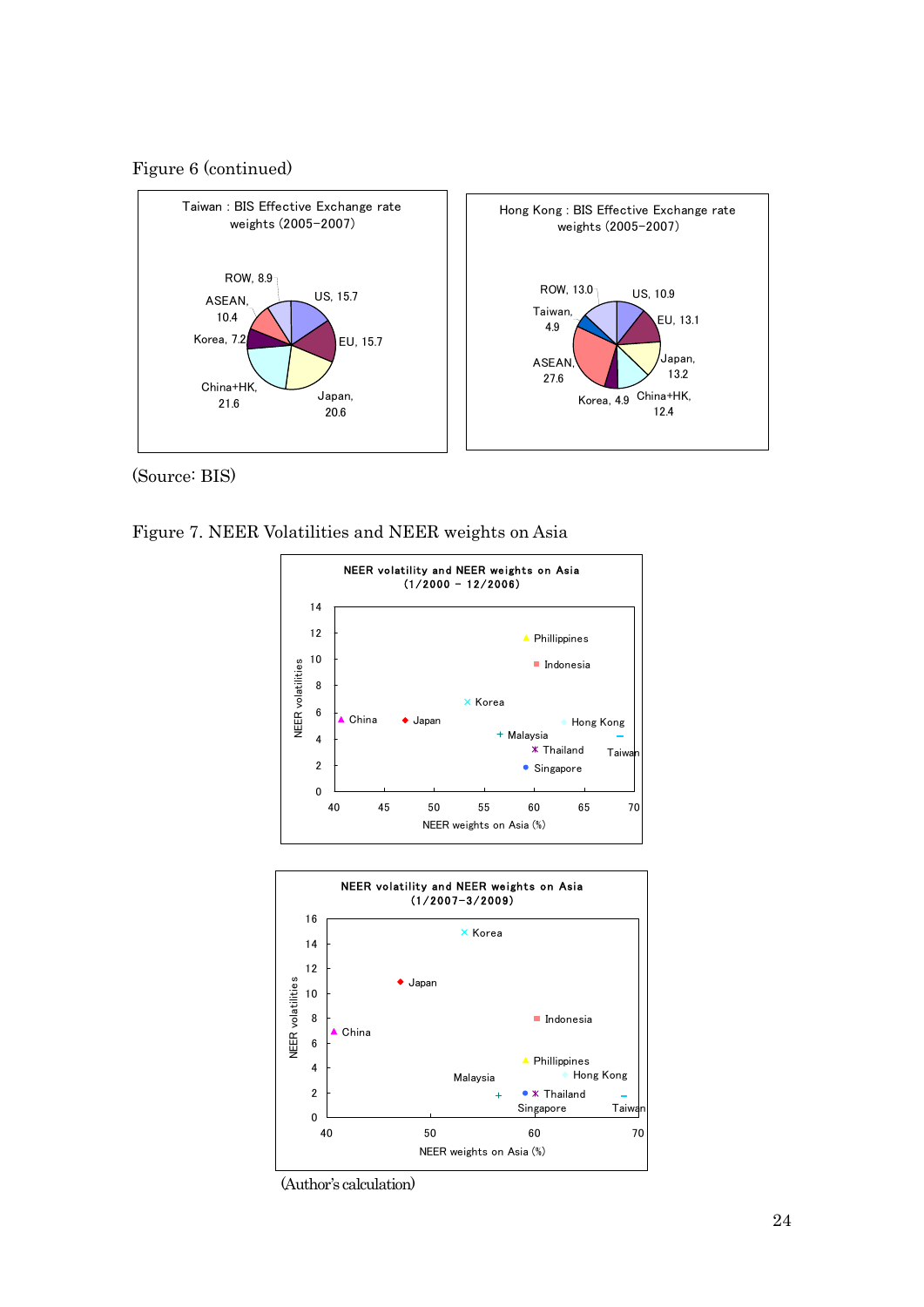

## Figure 8. NEER Volatilities and Currency Regime



(Author's calculation)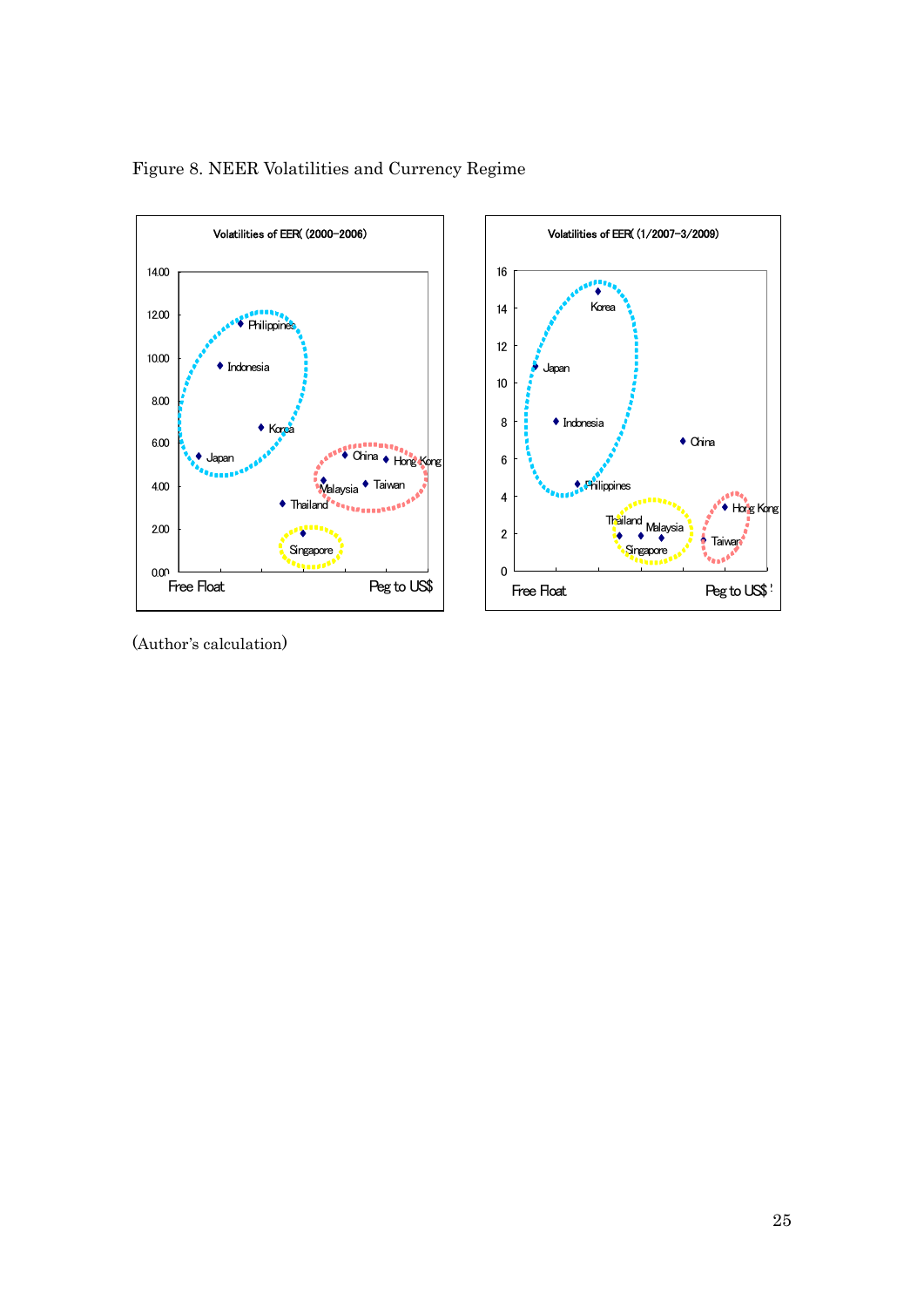



(Source: RIETI)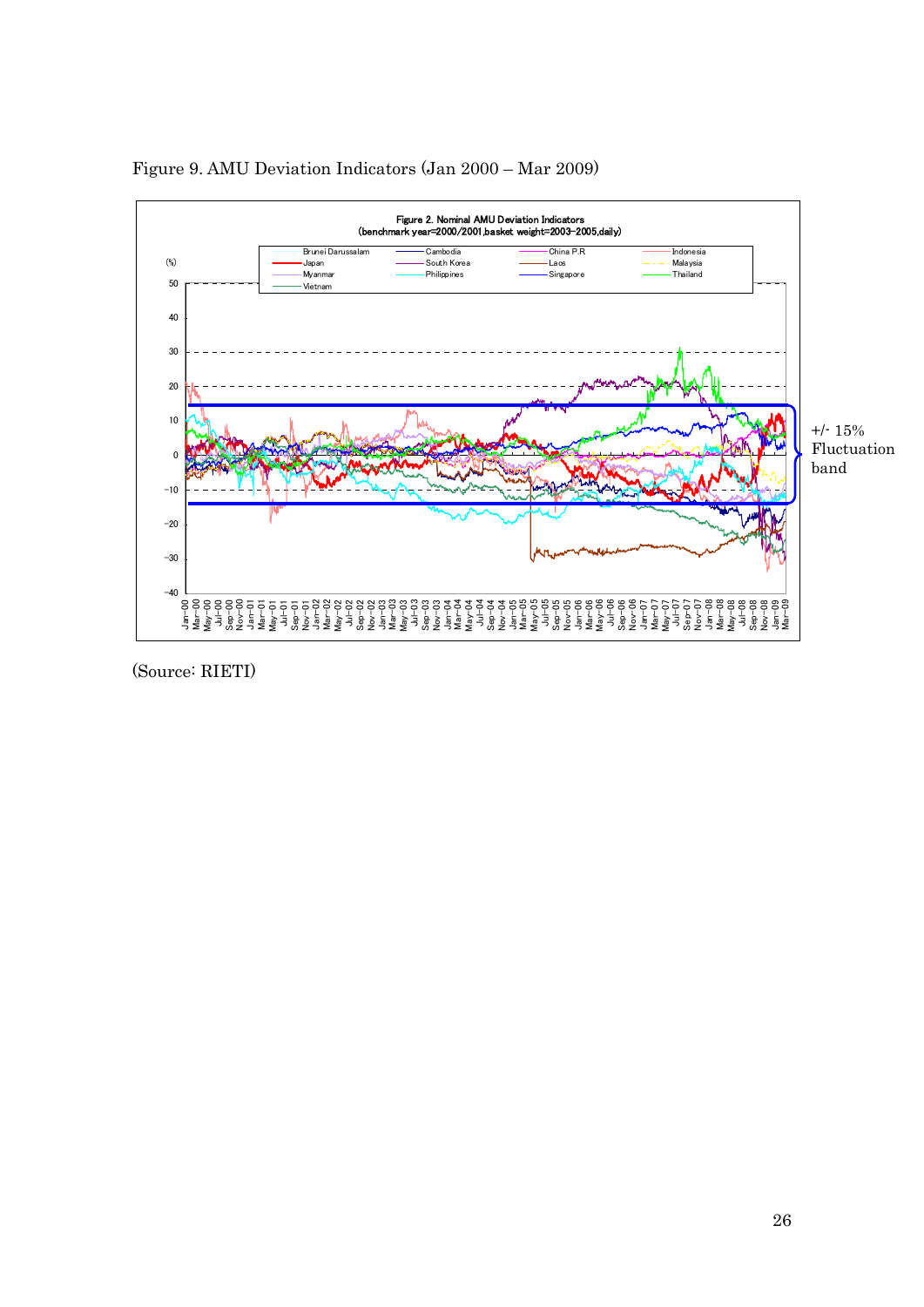|             | Degree of<br>fluctuation                       |          |
|-------------|------------------------------------------------|----------|
| Hong Kong   | Currency Board                                 | lowest   |
| Taiwan      | Managed Float (reference to a currency basket) |          |
| China       | Managed Float (reference to a currency basket) |          |
| Malaysia    | Managed Float (reference to a currency basket) |          |
| Thailand    | Managed Float                                  |          |
| South Korea | Managed Float                                  |          |
| Philippines | Free Float                                     |          |
| Indonesia   | Free Float                                     |          |
| Japan       | Free Float                                     | hıgh est |

Table 1. Exchange rate policy in East Asian countries

Source: Central Bank's website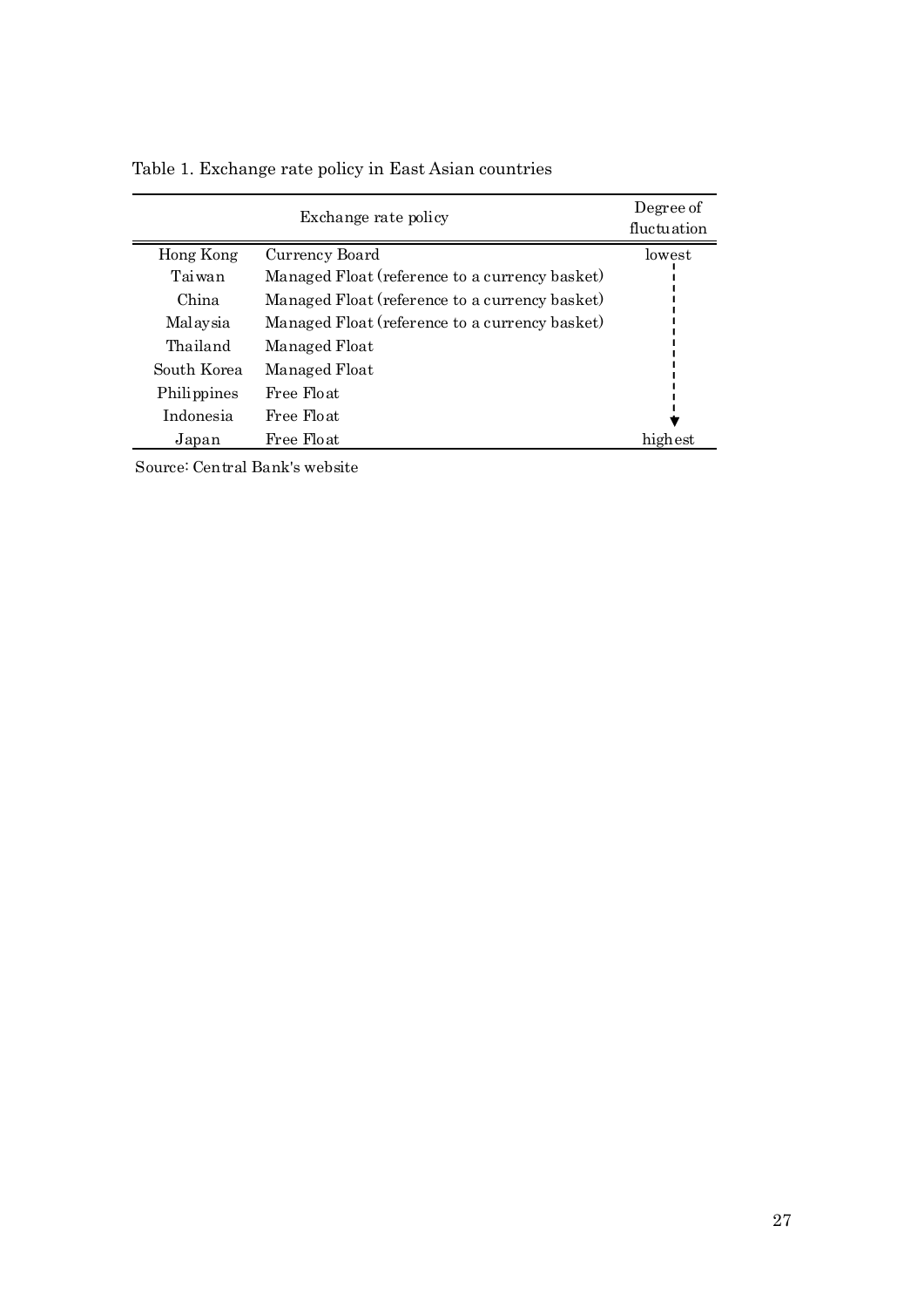Table 2. Relationship between NEER and the AMU & the AMUDI

|                    | China     |                    | Indonesia |                     | Japan  |                                                                                  | South Korea |           |
|--------------------|-----------|--------------------|-----------|---------------------|--------|----------------------------------------------------------------------------------|-------------|-----------|
| Variable           | Coef.     | Std.errorCoef.     |           | Std.error Coef.     |        | Std.error Coef.                                                                  |             | Std.error |
|                    | $-0.0324$ | $(0.0260)$ -0.0014 |           | $(0.0542) - 0.0242$ |        | $(0.0231)$ -0.0153                                                               |             | (0.0289)  |
| $DLOG(AMU)$ 0.6405 |           |                    |           |                     |        | *** $(0.0366)$ 0.4326 *** $(0.0633)$ 0.5803 *** $(0.0304)$ 0.4445 *** $(0.0372)$ |             |           |
| D(AMUDI)           | 1.4079    |                    |           |                     |        | *** $(0.0338)$ 1.0342 *** $(0.0172)$ 1.1228 *** $(0.0201)$ 0.9843 *** $(0.0249)$ |             |           |
| Adj. R2            | 0.9561    |                    | 0.9788    |                     | 0.9859 |                                                                                  | 0.9725      |           |

Sample period 1/2000-12/2006 obsevations 83

Sample period 1/2007-3/2009 obsevations 27

|                                                                                           | China     |                 | Indonesia |                 | Japan  |                                                                  | South Korea |                                                                                    |
|-------------------------------------------------------------------------------------------|-----------|-----------------|-----------|-----------------|--------|------------------------------------------------------------------|-------------|------------------------------------------------------------------------------------|
| Variable                                                                                  | Coef.     | Std.error Coef. |           | Std.error Coef. |        | Std.error Coef.                                                  |             | Std.error                                                                          |
| C                                                                                         | $-0.0740$ |                 |           |                 |        | $(0.1270)$ 0.0602 $(0.1096)$ 0.0670 $(0.1129)$ 0.0816 $(0.0993)$ |             |                                                                                    |
| $DLOG(AMU)$ 1.1124 *** (0.1710) 0.3362 ** (0.1508) 0.5017 ** (0.2169) 0.4192 *** (0.1347) |           |                 |           |                 |        |                                                                  |             |                                                                                    |
| D(AMUDI)                                                                                  |           |                 |           |                 |        |                                                                  |             | 1.5831 *** (0.1357)  1.1621 *** (0.0398)  1.2862 *** (0.0643)  1.0979 *** (0.0324) |
| Adj. R2                                                                                   | 0.8383    |                 | 0.9722    |                 | 0.9738 |                                                                  | 0.9813      |                                                                                    |

Autuor's calculation. Significance level: \*90%, \*\*95%, \*\*\*99%.

Sample period 1/2000-12/2006 obsevations 83

|                    | Malaysia  |                   | Philippines |                           | Singapore |                                                                                  | Thailand |                |
|--------------------|-----------|-------------------|-------------|---------------------------|-----------|----------------------------------------------------------------------------------|----------|----------------|
| Variable           | Coef.     | Std.error Coef.   |             | Std.error Coef.           |           | Std.error Coef.                                                                  |          | Std.error      |
| $\mathcal{C}$      | $-0.0094$ | $(0.0183)$ 0.0234 |             | $(0.0320)$ $\cdot 0.0089$ |           | $(0.0207)$ -0.0165                                                               |          | (0.0333)       |
| $DLOG(AMU)$ 0.4783 |           |                   |             |                           |           | *** $(0.0252)$ 0.3258 *** $(0.0367)$ 0.4171 *** $(0.0257)$ 0.3127 *** $(0.0392)$ |          |                |
| D(AMUDI)           | 1.1854    |                   |             |                           |           | *** $(0.0237)$ 1.1390 *** $(0.0224)$ 0.9812 *** $(0.0337)$ 0.9367                |          | *** $(0.0317)$ |
| Adj. R2            | 0.9694    |                   | 0.9694      |                           | 0.9145    |                                                                                  | 0.9151   |                |
|                    |           |                   |             |                           |           |                                                                                  |          |                |

Sample period 1/2007-3/2009 obsevations 27

|                    |        | Malaysia        | Philippines |                       | Singapore |                                                                     | Thailand |                |
|--------------------|--------|-----------------|-------------|-----------------------|-----------|---------------------------------------------------------------------|----------|----------------|
| Variable           | Coef.  | Std.error Coef. |             | Std.error Coef.       |           | Std.error Coef.                                                     |          | Std.error      |
|                    | 0.0525 | (0.0886) 0.0967 |             | $(0.0819)$ 0.1396 $*$ |           | $(0.0766) \cdot 0.0427$                                             |          | (0.1949)       |
| $DLOG(AMU)$ 0.4774 |        |                 |             |                       |           | *** $(0.1239)$ 0.3451 *** $(0.1102)$ 0.3402 *** $(0.1209)$ 0.4911 * |          | (0.2623)       |
| D(AMUDI)           | 0.7914 |                 |             |                       |           | *** $(0.0836)$ 1.0488 *** $(0.0469)$ 0.5515 *** $(0.0796)$ 0.2563   |          | *** $(0.0769)$ |
| Adj. R2            | 0.7723 |                 | 0.9507      |                       | 0.6431    |                                                                     | 0.3133   |                |

Autuor's calculation. Significance level: \*90%, \*\*95%, \*\*\*99%.